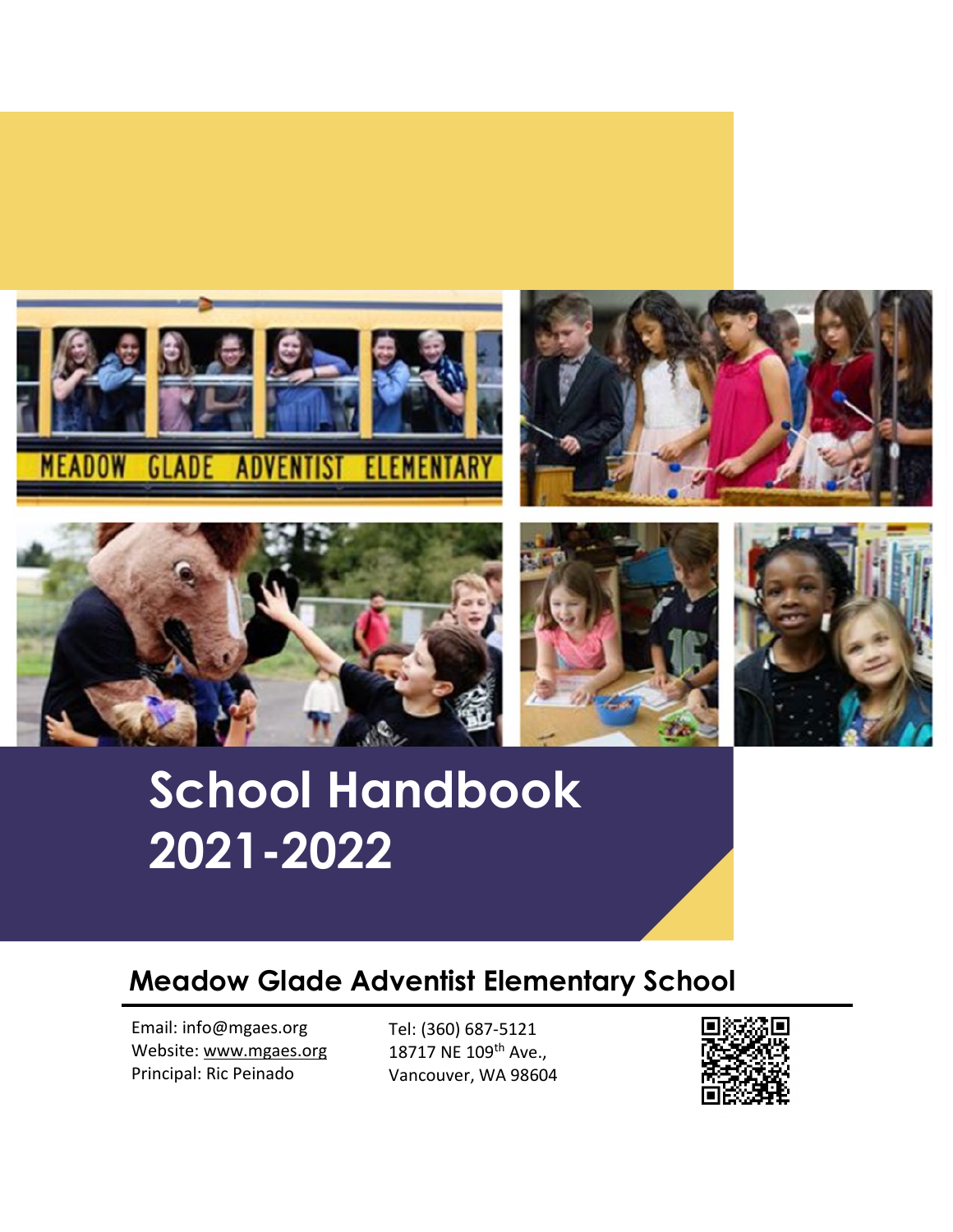# **TABLE OF CONTENTS**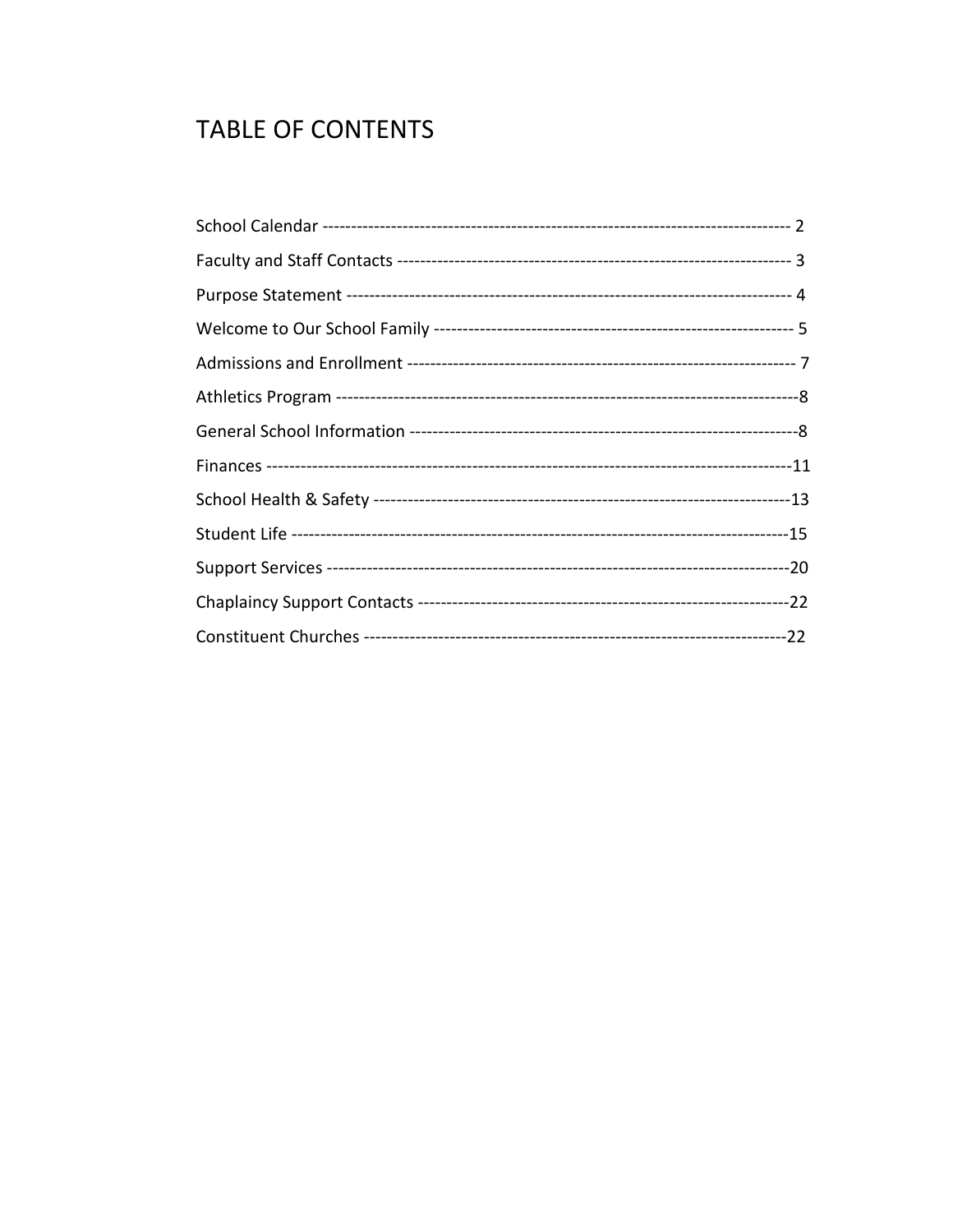Accredited by the

Seventh-day Adventist Schools Accrediting Association

A member of the

National Council for Private School Accreditation

Approved by the Superintendent of Public Instruction, State of Washington

Revised 7/21/2021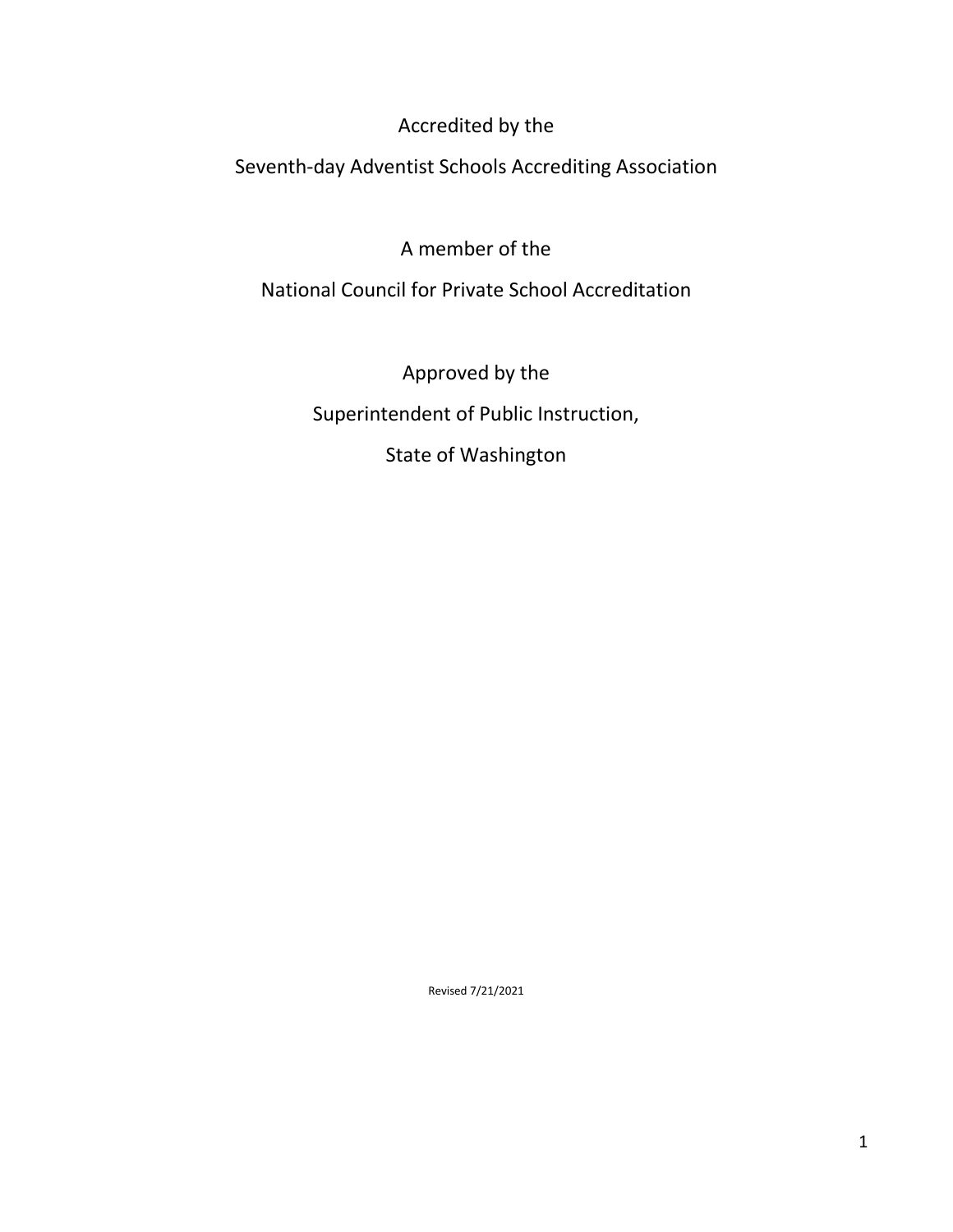# **MGAES 2021-2022 CALENDAR**

| <b>July 2021</b>                                                                  | Holiday - No School                                                                                                                            |                                                                        | January 2022                                                                                        |
|-----------------------------------------------------------------------------------|------------------------------------------------------------------------------------------------------------------------------------------------|------------------------------------------------------------------------|-----------------------------------------------------------------------------------------------------|
| W<br>s<br>M<br>T<br>Th<br>F<br>s                                                  | Teacher Work Day - No School                                                                                                                   | 3<br><b>School Resumes</b>                                             | $\mathbf T$<br>W<br>s<br>M<br>Th<br>F<br>s                                                          |
| $\overline{2}$<br>$\overline{\mathbf{3}}$<br>$\mathbf 1$                          | Professional Dev Day - No School                                                                                                               | 17<br>MLK Day-No School                                                | $\mathbf 1$                                                                                         |
| 5<br>6<br>$\overline{7}$<br>8<br>9<br>10<br>$\overline{4}$                        | P/T Conferences - Early Release                                                                                                                | 19,26 Winter Sports-Early Release 12:30 pm                             | $\overline{2}$<br>3<br>4<br>5<br>6<br>8<br>$\overline{7}$                                           |
| 12<br>13<br>14<br>15<br>16<br>17<br>11                                            | First Day/End of Quarters/Last Day                                                                                                             | 24, 25 Professionl Growth Day (TAO)-No School                          | 9<br>10<br>11<br>12<br>13<br>14<br>15                                                               |
| 20<br>21<br>22<br>23<br>24<br>19<br>18                                            | Early Release/12:30 pm Dismissal                                                                                                               | 28<br>End of 2nd Term (44 Days)                                        | 18<br>20<br>22<br>21<br>16<br>17<br>29                                                              |
| 27<br>28<br>29<br>30<br>26<br>31<br>25                                            | Snow Makeup Days                                                                                                                               | 26-31 MAP Testing                                                      | 25<br>27<br>29<br>23<br>24<br>28<br>26                                                              |
|                                                                                   |                                                                                                                                                |                                                                        | 30<br>31<br>20 days                                                                                 |
|                                                                                   |                                                                                                                                                |                                                                        |                                                                                                     |
| August 2021                                                                       |                                                                                                                                                |                                                                        | February 2022                                                                                       |
| s<br>S<br>M<br>W<br>F<br>Th<br>т                                                  | 16-24 Teacher Pre-Session                                                                                                                      | <b>MAP Testing</b><br>$1 - 11$                                         | s<br>M<br>W<br>Th<br>F<br>s<br>т                                                                    |
| 3<br>$\overline{7}$<br>$\mathbf{1}$<br>$\overline{2}$<br>$\overline{4}$<br>5<br>6 | 18<br>First Aid/CPR                                                                                                                            | 2,9,16 Winter Sports-Early Release 12:30 pm                            | $\mathbf 1$<br>3<br>$\overline{4}$<br>5                                                             |
| 10<br>12<br>9<br>11<br>13<br>14<br>8                                              | 23<br>K-4 Supply Drop Off                                                                                                                      | 12<br>Variety Show                                                     | 8<br>10<br>$\overline{7}$<br>11<br>12<br>6                                                          |
| 16<br>17<br>18<br>19<br>20<br>21<br>15                                            | 23<br>K-4 Parent Orientation 6:00 pm                                                                                                           | 21<br>President's Day-No School                                        | 13<br>15<br>17<br>18<br>19<br>14                                                                    |
| 23<br>24<br>25<br>26<br>22<br>27<br>28                                            | 26<br>7-8 Parent Orientation 6:30 pm                                                                                                           | 24<br>Roundup Family Night, 6-7 pm                                     | 22<br>23<br>24<br>25<br>26<br>20<br>21                                                              |
| 31<br>29<br>30                                                                    | 26<br>5-6 Parent Orientation 7:00 pm                                                                                                           | Student Visitation Day, 9-10:30 am                                     | 27<br>28<br>19 days                                                                                 |
| 5 days                                                                            | 25<br>First Day of School                                                                                                                      |                                                                        |                                                                                                     |
|                                                                                   |                                                                                                                                                |                                                                        |                                                                                                     |
|                                                                                   |                                                                                                                                                |                                                                        |                                                                                                     |
| September 2021                                                                    |                                                                                                                                                | TBD<br>Friendship Tournament                                           | <b>March 2022</b>                                                                                   |
| M<br>T<br>s<br>s<br>W<br>Th<br>F                                                  | 6<br>Labor Day-no school                                                                                                                       | 9<br>P/T Conf (1-4pm) E.R. 12:30 pm                                    | s<br>s<br>M<br>T<br>W<br>Th<br>F                                                                    |
| $\overline{2}$<br>3<br>$\overline{4}$<br>$\mathbf 1$                              | 27-30 MAP Testing                                                                                                                              | 10<br>P/T Conf (1-7pm) E.R. 12:30 pm                                   | $\,1\,$<br>$\overline{2}$<br>3<br>5<br>$\overline{4}$                                               |
| 8<br>5<br>6<br>$\overline{7}$<br>9<br>10<br>11                                    |                                                                                                                                                | 11<br>Faculty vs. Jr. High BB Game                                     | 8<br>12<br>$\overline{7}$<br>11<br>6                                                                |
| 12<br>13<br>14<br>15<br>16<br>17<br>18<br>20<br>21<br>22<br>23<br>24              |                                                                                                                                                | TBD<br>Step up to Leadership                                           | 15<br>13<br>14<br>18<br>19<br>16<br>17<br>26<br>22<br>23<br>24<br>25                                |
| 25<br>19<br>28<br>29<br>30<br>27<br>26<br>21 days                                 |                                                                                                                                                | 21-25 Spring Break<br>28<br><b>School Resumes</b>                      | 20<br>21<br>29<br>28<br>30<br>31<br>27<br>18 Days                                                   |
|                                                                                   |                                                                                                                                                |                                                                        |                                                                                                     |
|                                                                                   |                                                                                                                                                |                                                                        |                                                                                                     |
| October 2021                                                                      |                                                                                                                                                |                                                                        | <b>April 2022</b>                                                                                   |
| M<br>W<br>Th<br>F<br>s<br>s<br>т                                                  | $1 - 8$<br><b>MAP Testing</b>                                                                                                                  | Read-a-thon<br>$6 - 15$                                                | M<br>$\mathsf T$<br>W<br>Th<br>s<br>s<br>F                                                          |
| $\overline{2}$<br>$\mathbf 1$                                                     | 6<br>Picture/Health Screening Day                                                                                                              | 6<br>Early Release                                                     | $\overline{2}$<br>$\mathbf 1$                                                                       |
| $\bf 8$<br>5<br>6<br>$\overline{7}$<br>9<br>3<br>$\overline{4}$                   | 8<br>Professional Growth Day-No School                                                                                                         | $\overline{7}$<br>Music Festival-Handbell                              | 5<br>9<br>$\overline{7}$<br>$\bf 8$<br>3<br>4                                                       |
| 12<br>15<br>10<br>11<br>16                                                        | 13-14 P/T Conf Early Release 12:30 pm                                                                                                          | $\overline{7}$<br>Camp Read-a-lot                                      | 12<br>15<br>14<br>16<br>10<br>13<br>11                                                              |
| 20<br>18<br>19<br>21<br>22<br>23<br>17                                            | 18-22 Red Ribbon Week                                                                                                                          | 8<br>End of 3rd Term (44 days)                                         | 19<br>20<br>22<br>18<br>21<br>23<br>17                                                              |
| 26<br>27<br>28<br>29<br>30<br>25<br>24<br>31<br>21 days                           | 20-21 Jog-a-thon<br>24-27 6th Grade Outdoor School                                                                                             | 11-15 Spring Week-of-Prayer<br>18<br>Professional Growth Day-No School | 26<br>28<br>29<br>30<br>24<br>25<br>27<br>21 days                                                   |
|                                                                                   |                                                                                                                                                | 18-29 MAP Testing                                                      |                                                                                                     |
|                                                                                   |                                                                                                                                                |                                                                        |                                                                                                     |
| November 2021                                                                     |                                                                                                                                                |                                                                        | <b>May 2022</b>                                                                                     |
| S<br>s<br>M<br>T<br>W<br>Th<br>F                                                  | 5<br>End of 1st Term (52 Days)                                                                                                                 | <b>TBD</b><br>K-8 Mile Run                                             | T<br>W<br>Th<br>s<br>s<br>M<br>F                                                                    |
| $\mathbf 2$<br>$\mathbf{1}$<br>3<br>5<br>6<br>4                                   | 11<br><b>Veterans Day Assembly</b>                                                                                                             | 6<br>Grade 3-4 Mother's Day Tea                                        | $\mathsf 3$<br>$\mathbf 1$<br>$\overline{2}$<br>$\overline{\mathbf{4}}$<br>5<br>$\overline{7}$<br>6 |
| 10<br>12<br>9<br>11<br>13<br>$\overline{7}$<br>8                                  | 15-19 Fall Week-of-Prayer                                                                                                                      | 25-27 8th Grade Trip                                                   | 14<br>10<br>11<br>12<br>13<br>8<br>9                                                                |
| 16<br>17<br>18<br>19<br>15<br>20<br>14                                            | 17<br><b>Picture Retakes</b>                                                                                                                   | 19<br>K-8 Spring Music Program 7:00 pm                                 | 19<br>21<br>15<br>17<br>18<br>20<br>16                                                              |
| 22 <sub>1</sub><br>$23 \mid$<br>24<br>$26 \mid 27$<br>$21 \mid$<br>25             | 22-26 Thanksgiving Break-No School                                                                                                             | 5-8 Track & Field Day<br>TBD                                           | 22 23 24<br>25<br>26<br>27<br>28                                                                    |
| 17 days<br>29<br>30<br>28                                                         | 29<br><b>School Resumes</b>                                                                                                                    | <b>TBD</b><br>K-4 Track & Field Day                                    | 31<br>29<br>30<br>21 days                                                                           |
|                                                                                   |                                                                                                                                                | 30<br>Memorial Day-No School                                           |                                                                                                     |
| December 2021                                                                     |                                                                                                                                                |                                                                        | <b>June 2022</b>                                                                                    |
| s<br>s<br>M<br>т<br>W<br>Th<br>F                                                  | 11<br>Christmas Program                                                                                                                        | 7<br>Awards Assembly                                                   | T<br>W<br>s<br>М<br>Th<br>F<br>s                                                                    |
| $\,1\,$<br>$\overline{2}$<br>3<br>4                                               | 20-31 Christmas Break-No School                                                                                                                | 8<br>8th Grade Grad, Early Rel 12:30 pm                                | $\mathbf{1}$<br>$\overline{2}$<br>$\mathsf 3$<br>$\overline{4}$                                     |
| 9<br>10<br>5<br>6<br>8<br>11<br>7                                                 |                                                                                                                                                | 9<br>Last Day of School, E. Rel 12:30 pm                               | 5<br>6<br>$\overline{7}$<br>10<br>11                                                                |
| 16<br>13<br>14<br>15<br>17<br>18<br>12                                            |                                                                                                                                                | 9<br>End of 4th Term (43 Days/183 Days)                                | 14<br>15<br>16<br>17<br>12<br>13<br>18                                                              |
| 20<br>19<br>21<br>22<br>23<br>24<br>25                                            |                                                                                                                                                | 10<br>Professional Growth Day                                          | 21<br>24<br>20<br>22<br>23<br>25<br>19                                                              |
| 27<br>28<br>29<br>30<br>31<br>26                                                  |                                                                                                                                                | 13-16 Teacher Post Session                                             | 28<br>29<br>30<br>26<br>27<br>7 days                                                                |
| 13 days                                                                           |                                                                                                                                                |                                                                        |                                                                                                     |
|                                                                                   | Notice: This calendar is subject to change by action of the local school board, and the direction of the K-12 Board of Education of the Oregon |                                                                        |                                                                                                     |
|                                                                                   | Conference of Seventh-day Adventists. (For the most current info, after this calendar is published, go to mgaes.org.)                          |                                                                        |                                                                                                     |
| 18717 NE 109th Ave                                                                | info@mgaes.org                                                                                                                                 | www.mgaes.org                                                          | Phone: 360-687-5121                                                                                 |
| Battle Ground, WA 98604                                                           |                                                                                                                                                |                                                                        | Fax: 360-326-2357                                                                                   |
| Revised 03/02/2021                                                                | Reviewed & Approved by ADCO 03/04/2021                                                                                                         | Reviewed & Approved by faculty 3/29/2021                               | Approved by School Board 4/12/2021                                                                  |

2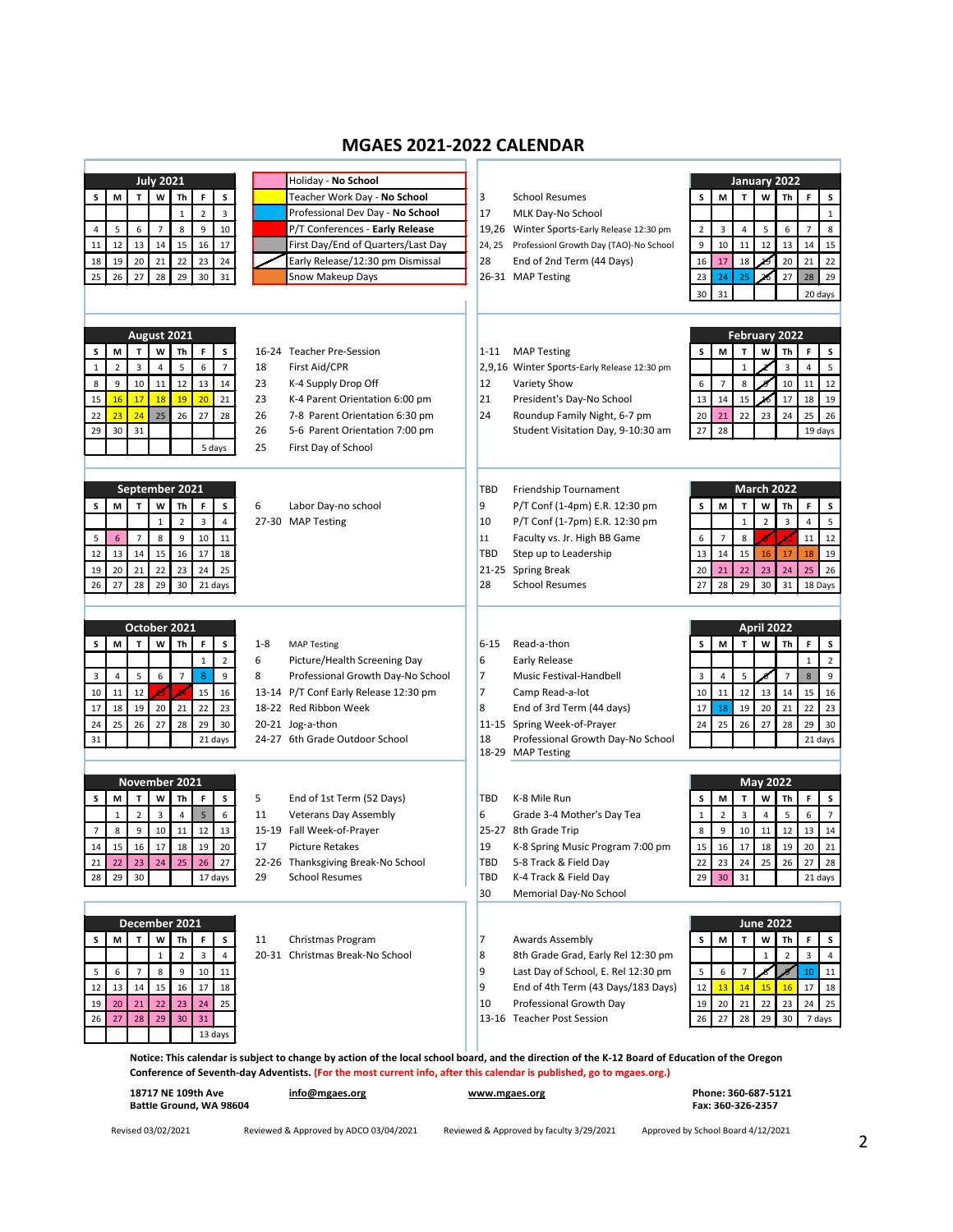# FACULTY AND STAFF CONTACTS School Phone: 360-687-5121

| Principal                  | Ric Peinado              | ext. 2223 | rpeinado@mgaes.org                |
|----------------------------|--------------------------|-----------|-----------------------------------|
| <b>Business Manager</b>    | Melissa Dawson           | ext. 2224 | mdawson@mgaes.org                 |
| <b>Office Manager</b>      | <b>Tina Heinrich</b>     | ext. 2221 | theinrich@mgaes.org               |
| Adm. Assistant             | <b>Bette Wheeling</b>    | ext. 2226 | bwheeling@mgaes.org               |
| Kindergarten               | <b>Brittany Phelan</b>   | ext. 223? | bphelan@mgaes.org                 |
|                            | <b>Tiffany Strubelt</b>  | ext. 223? | tstrubelt@mgaes.org               |
| First/Second               | Julie Jones              | ext. 2234 | jjones@mgaes.org                  |
|                            | Janet Rich               | ext. 2235 | jrich@mgaes.org                   |
|                            | Kiley Thompson           | ext. 2237 | kthompson@mgaes.org               |
| Third/Fourth               | <b>Brittney Anderson</b> | ext. 2229 | banderson@mgaes.org               |
|                            | Krista Patchin           | ext. 2228 | kpatchin@mgaes.org                |
|                            | <b>Bridget Whitehead</b> | ext. 2230 | bwhitehead@mgaes.org              |
| Fifth/Sixth                | Malaika Childers         | ext. 2238 | mchilders@mgaes.org               |
|                            | Gayla Shomler            | Ext. 2243 | gshomler@mgaes.org                |
|                            | Crystal Taylor           | ext. 2239 | ctaylor@mgaes.org                 |
| Seventh/Eighth             | Angela King              | ext.2245  | aking@mgaes.org                   |
|                            | Robert McNabb            | ext. 2242 | rmcnabb@mgaes.org                 |
|                            | Jan Shearer              | ext. 2240 | jshearer@mgaes.org                |
| PE                         | Josh MacLachlan          | ext. 2244 | jmaclachlan@mgaes.org             |
| Music                      | Kathryn Schaffer         | ext. 2241 | kschaffer@mgaes.org               |
| Algebra                    | Mark Westcott            | ext. 2233 | mark@aftgog.net                   |
| IT                         | Jeff Bolden              |           | jeff.bolden@boldtechsolutions.com |
| <b>Nurse</b>               | Melissa Dietrich         | ext. 2225 | mdietrich@mgaes.org               |
| <b>Resource Teacher</b>    | Brenda Bolden            | ext. 2236 | bbolden@mgaes.org                 |
| Aides                      | Priscilla Guardado       | ext. 2222 | pgrardado@mgaes.org               |
|                            | <b>Megan Nicholas</b>    | ext. 2222 | mnicholas@mgaes.org               |
|                            | <b>Staci Robins</b>      | ext. 2222 | srobins@mgaes.org                 |
| Maintenance/Transportation | <b>Bob Palmer</b>        |           | rpalmer@mgaes.org                 |
|                            | Ray Wheeling             |           | rwheeling@mgaes.org               |
| Transportation             |                          |           | Idail@mgaes.org                   |
| <b>Food Service</b>        | <b>School Eatery</b>     |           |                                   |
| Home & School              |                          |           |                                   |
| <b>Board Chair</b>         | Lisa Haberthur           |           | haberthur@gmail.com               |
| Kid Zone                   | Laura Santiago           | ext. 2231 | lsantiago@mgaes.org               |
|                            |                          |           |                                   |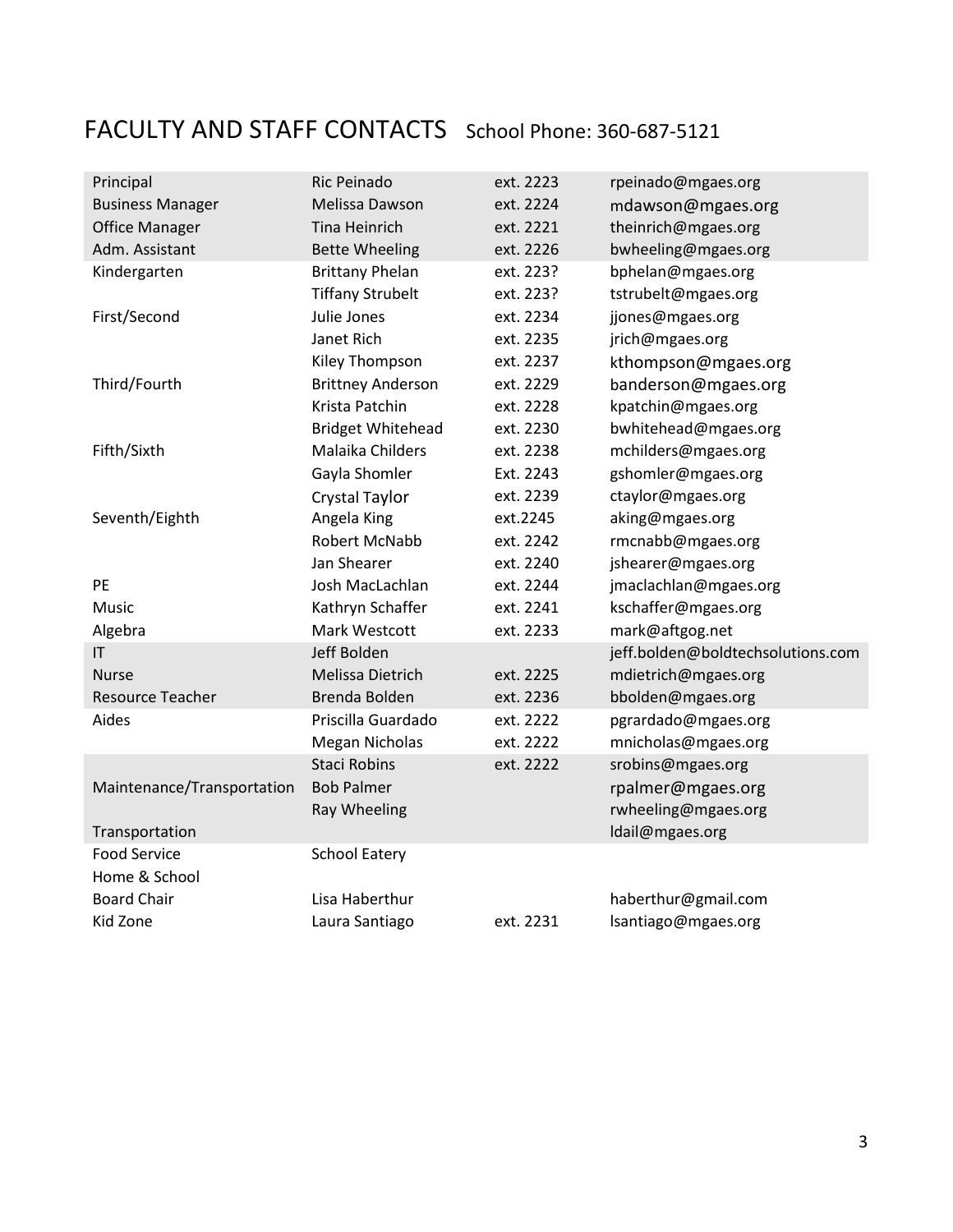# **Purpose Statement**

The primary purpose of Meadow Glade Adventist Elementary School is to prepare young people who:

- Function effectively as Christians by being committed to service in a secular world.
- Accept in practice and sentiment the mind and will of God as revealed in His word.
- Think creatively and not merely reflect the thoughts of others.
- Possess the knowledge and skills to succeed at the secondary level of their education.
- Are prepared for this life and for eternity.

We do this in fulfillment of our motto, mission, vision, and values.

### Our Motto & Mission

**We Learn, We Serve, We Love** by living out our mission each day by inspiring all God's children to walk with Jesus and equip them with skills they need for this life and eternity.

# Our Vision

### **To renew the image of God in our children.**

### Our Values

### **In support of our purpose, vision, and mission we are committed to**:

- Creating a positive, caring environment where Christian love and virtue are taught by instruction and by example.
- Integrating the Bible into all areas of the curriculum and providing regular opportunities for Christian service.
- Upholding the distinct philosophies of the Seventh-day Adventist Church.
- Respecting young people as unique individuals and challenging each student spiritually, mentally, physically, and socially.
- Assisting young people in accepting responsibility for their own learning and actions.
- Promoting a stimulating environment for the development of lifelong learners.
- Maintaining close contact with parents, the church constituency, and the community.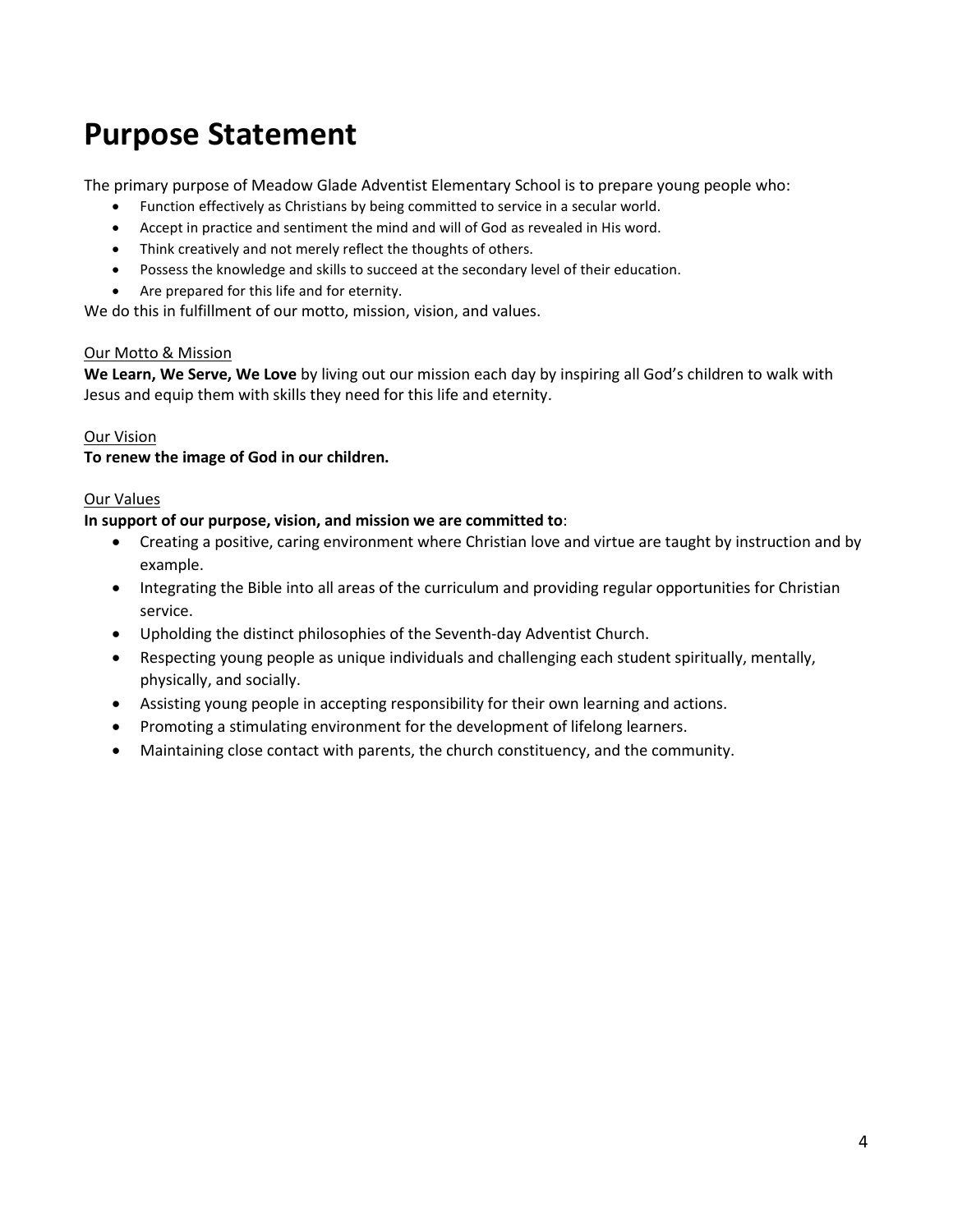# **Welcome to Our School Family**

Meadow Glade Adventist Elementary School (MGAES) welcomes you to our learning community. MGAES ensures that our faculty and students commit to providing a space, with everyone doing their part, that addresses the academic, spiritual, physical, social, and emotional needs of students in a safe and engaging environment. Our promise to you is:

- We love kids-all shapes, sizes, and personalities! We want our school to be a happy place for you!
- God made you the unique person you are today and we want you to feel good about yourself.
- Our goals are to help you know God personally, recognize specific things you do well, learn to do the very best work you can, and help you grow in respect for all persons and things around you.
- We believe the foundation of a school is respect.
- MGAES faculty and staff strive to model respect by supporting each other and each of the students.
- We plan to create for you a warm and supportive climate where you can learn to make your "best" choices. We will set clear, specific limits with follow-up consequences. Our desire is for you to become a self-manager.

Our Student Code of Conduct can be summarized in the following: Our students will be respectful, responsible, safe, and honest.

- Students will be respectful of people, the learning environment, and the property of others by
	- o Being prepared and having materials ready when class begins.
	- o By not bringing items to school which distract from the learning process.
	- $\circ$  By not bringing music and/or video players, electronic games, digital cameras, or other electronic media devices to school unless specifically authorized by a teacher.
	- $\circ$  By not using a cell phone/smart watch during school hours, including lunch time, and will keep cell phone/smart watch in off mode while stored in backpack or secured in locker.
- Students will show responsibility by
	- o Following school policies and procedures.
	- o Coming to school each day on time.
	- o Working hard to do their best in class and with homework.
	- o Helping keep their school safe.
	- o Asking for help when they need it.
	- o Showing respect and cooperation for other students and adults.
	- o Sharing concerns with staff (If you see something, say something).
- Students will support a safe school environment and
	- $\circ$  Will actively protect the physical, mental, emotional, and spiritual safety of others.
	- o Because of safety and insurance considerations, understand that roller blades, skateboards, roller skates, or items with wheels are not to be used on school property.
	- $\circ$  Will not leave campus during the formal school day without checking into the office and will remain within designated areas from the time they are dropped off until the time they are picked up.
	- o Will not bring weapons such as, but not limited to: knives, firearms, or explosives knowing that possession of these items at school or at school-sponsored activities may result in dismissal.
- Students will demonstrate honesty through integrity and using only positive words.

MGAES reserves the right to search lockers, personal belongings, and students for objects or material deemed non-compliant with school's policies, or which threaten the safety of other students. Confiscated property may be returned at the discretion of the school administration or turned over to the police department. Students found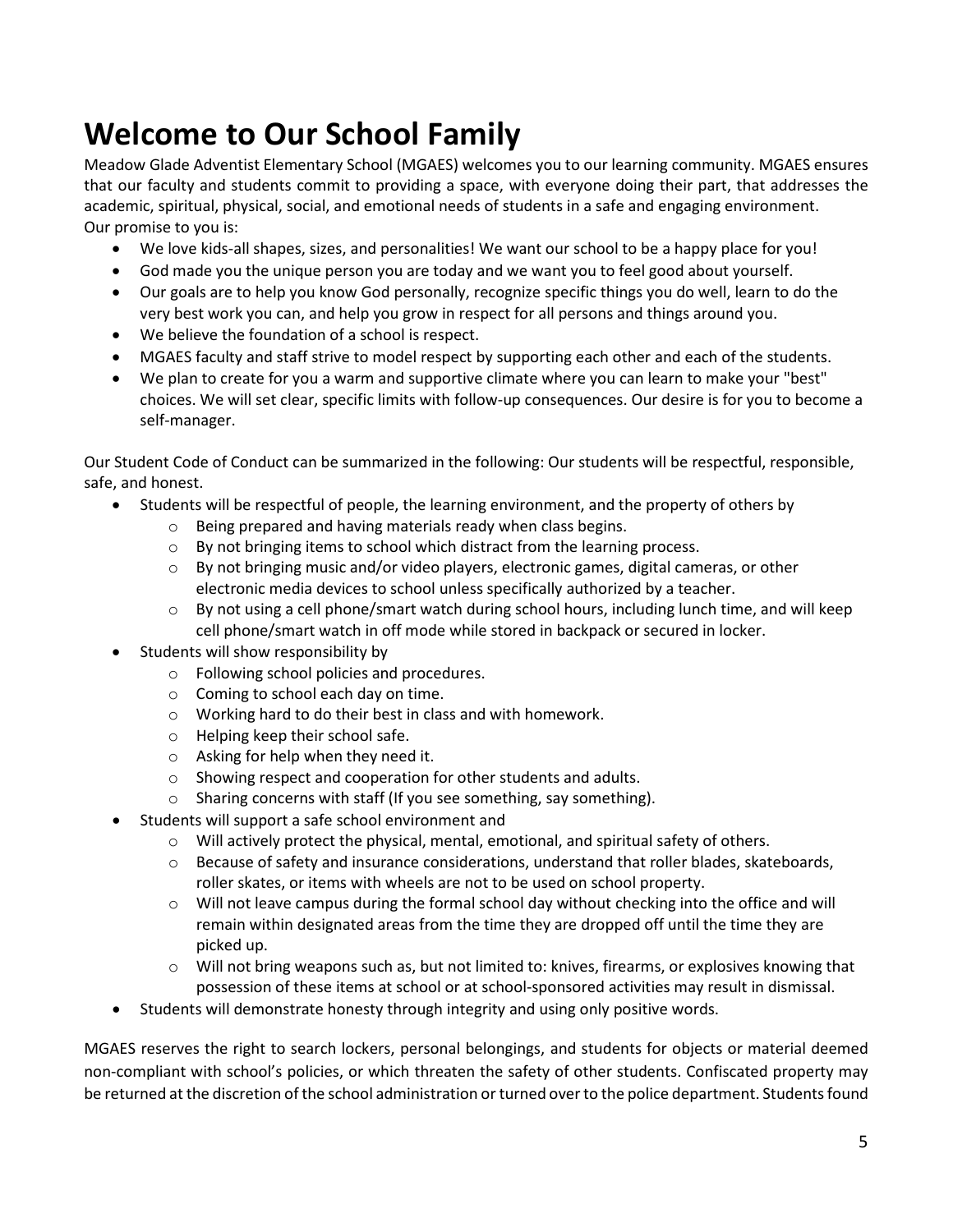to be in possession of prohibited or illegal items or substances will face school disciplinary action, arrest, and/or prosecution (see page 18).

<span id="page-7-0"></span>The school also reserves the right to ask students to unlock their electronic devices, smart watches or phones so it may conduct a search to determine whether the student has violated the code of conduct. This search will be performed in the student's presence. The student may request to have a parent present. If the student refuses to unlock their device, the school may choose to retain the device until such time as the student and/or their parents agree to participate in the search. If the student and/or parents refuse to agree, then the school will engage i[n Conflict Resolution.](#page-10-0)

However, the school reserves the right to use its discretion to take other interim measures, consistent with school policy, regarding the student to protect the health, emotional well-being, and learning environment of the school and all of our students. As with all disciplinary actions, our mission and purpose is to engage in redemptive discipline.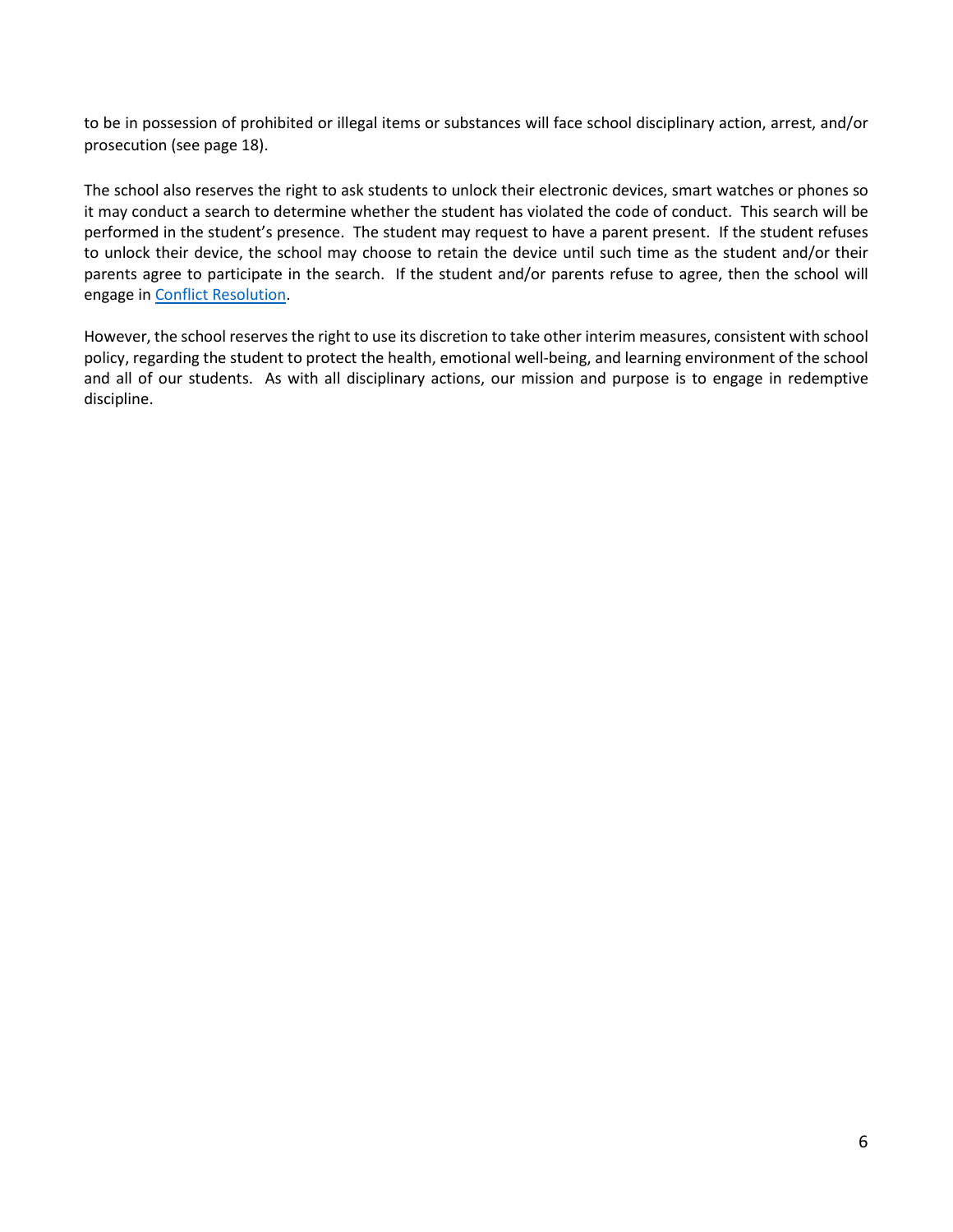# **Admissions & Enrollment**

All Seventh-day Adventist Schools in the North Pacific Union Conference, including Meadow Glade Adventist Elementary School, admit students of any race to all the rights, privileges, programs and activities generally accorded or made available to students at the school and make no discrimination on the basis of race, color, ethnic background, country of origin, or sex in the administration of education polices, applications for admission, scholarship programs, and extracurricular programs.

# **ADMISSION QUALIFICATIONS**

MGAES welcomes any young person who desires a Christ-centered education. As a Seventh-day Adventist Christian school, high moral principles and respect for God and others are expected from all who attend. Students should realize that when they present themselves for admission to MGAES they, thereby, willingly pledge to observe the regulations and uphold the Christian principles upon which the school is founded. Behavior contrary to this qualification will forfeit a student's privilege to attend.

# **AGE OF ADMISSION**

A student may enter kindergarten if he/she reaches the age of five on or before August 31 of the current school year. To enter first grade, the child must be six years of age on or before August 31.

# **ENROLLMENT PRIORITY**

- All returning families who are presently enrolled at Meadow Glade Adventist Elementary School and who are current on their account will be given first priority for enrollment for the succeeding school year. Completed online reenrollment (including a registration fee) are required to guarantee a student's placement.
- Families who are on a current waiting list and have not been able to enroll due to limited seating availability.
- Secondary priority will be given to current families with siblings who are not yet attending.
- Seventh-day Adventist families who are currently not attending MGAES.
- Other community students.

### **GRADUATION REQUIREMENTS**

Students that have not completed all of the requirements for 8th grade graduation or are involved in major disciplinary actions may place their participation in the graduation exercise in jeopardy. Graduation requirements include:

- Successfully completing the required courses as outlined by the Education department of the Oregon Conference of Seventh-day Adventists and its parent organization the North Pacific Union Conference.
- A certificate of completion, per NPUC code 2114:02, may be awarded at graduation in place of a standard diploma. This certificate signifies that a student has completed eighth grade, did not meet some of the requirements for graduation, and will not receive a traditional diploma.
- Families who have questions regarding graduation requirements or receiving a certificate of completion, may request a copy of the NPUC policies from school administration.

#### **HOME SCHOOL STUDENTS**

Meadow Glade Adventist Elementary School honors and values home school education. The school wishes to provide opportunities to enrich the home schooler's education through participation in various activities. In order to participate, home school students must meet entrance qualifications, notify their intent to enroll the March prior to the new school year, enroll as a student and pay fees.

# **PHYSICAL EXAMINATIONS**

A complete medical examination for all new students and those entering grades K, 4, and 7 are required by law.

Immunizations: In order to comply with state law, each student must either be:

- Fully immunized as required, with complete Washington State Certification on file;
- In the process of receiving immunizations; or
- Exempt from immunizations. (See Health Policy Handout for all specific requirements).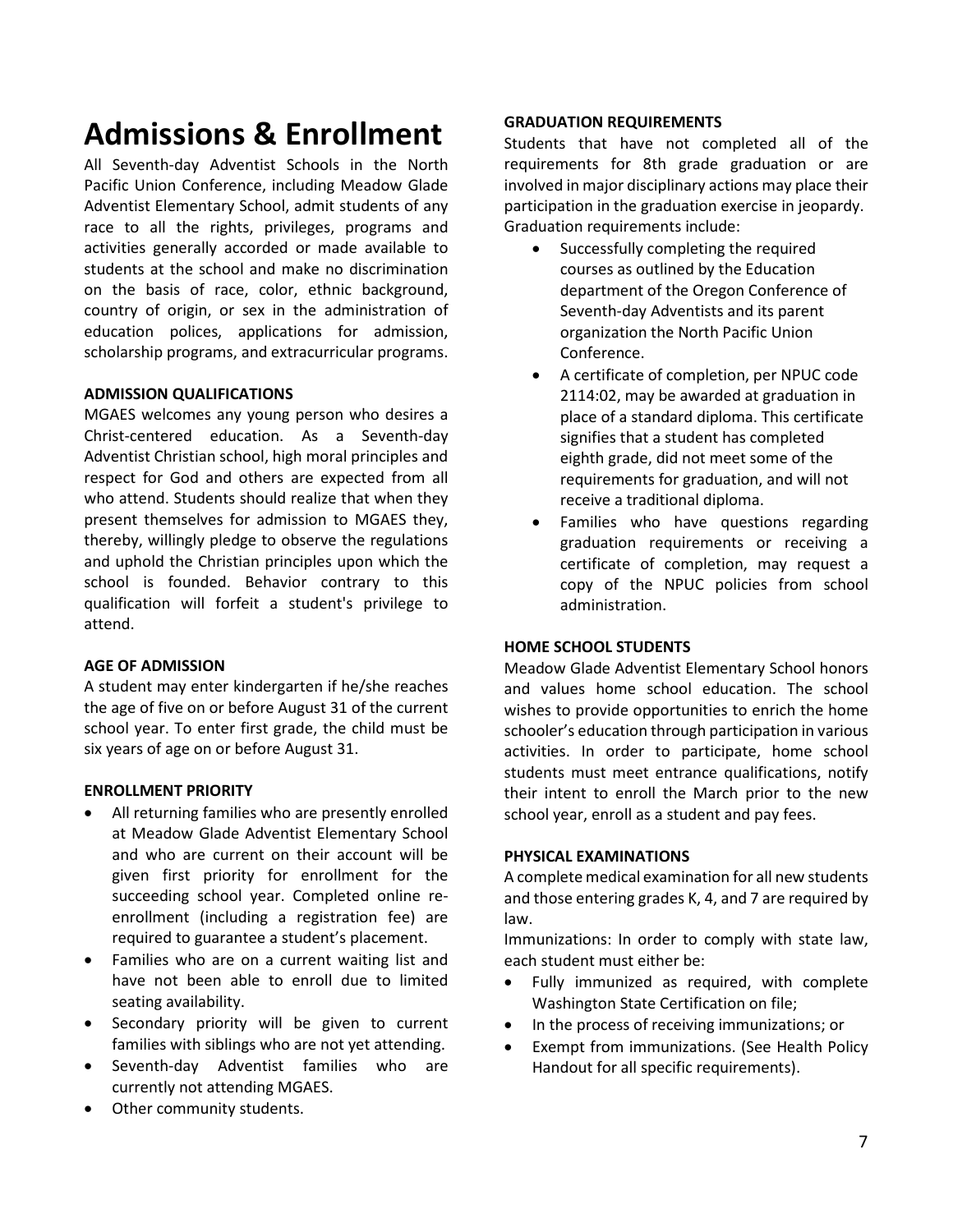#### **PROVISIONAL ACCEPTANCE**

All accepted students are under a probationary period. Records from the previous school must be received and continuous review of the student's progress will be conducted during that period. Final action on all applications for admission is subject to review by the faculty and administration.

#### **REGISTRATION PROCEDURES**

#### NEW STUDENTS

There is a \$50 application fee. You may apply online at www.mgaes.org. Once you have filled out the online application you will receive email communication from our office with how to proceed with enrollment.

You also need to bring/complete:

- Birth Certificate
- Immunization Record (will need to be completed on the state form) Certificate of Immunization
- Current physical with a completed Physical Exam Form
- Records request-Request for Transfer
- 5th Grade and above: placement test (completed in our office)
- Interview with the principal, Mr. Peinado

#### **TRANSFERS**

A child transferring from another school will be required to present records from the last school attended including grade placement. Students without transcripts will be tested to ascertain grade level. Transfer students need to have a satisfactory citizenship history.

# **Athletics Program**

# **INTERSCHOLASTIC SPORTS PROGRAM**

An after-school sports program is available during certain times of the year for students in the different grade levels. Activities include basketball, soccer and volleyball. Participation in some of these programs will require the payment of additional fees. It is important to remember that participation is a privilege and not a right. Any grade below a C- or any missing work may hinder a student's participation.

Also, poor citizenship will hinder participation. The sports program at MGAES is designed to develop sportsmanship, build school spirit, and build selfconfidence. We offer a competitive program in the middle grades (grades 6-8) and a participatory program for grades 1-6 where possible, which accommodates any student who has the desire to participate. MGAES is a member of the Metro Christian League, which involves 30 other Christian schools as well as the Adventist Basketball League.

#### **PHYSICAL EDUCATION DRESS CODE**

Grades K-8 participate in daily PE classes. PE grades depend on participation, wearing the designated uniform, and a positive attitude which contributes to the program.

Each student in 5-8 will receive a school issued PE uniform shirt. This cost will be charged to the student's account (if they don't already have one). All students are expected to wear appropriate athletic-type shorts or sweats, socks, and athletic shoes to participate in [PE class.](#page-20-0)

# **General School Information**

## **SCHOOL HOURS**

School begins at 8:30 AM and ends at 3:10 PM for bus riders and 3:15 PM for all others, Monday - Thursday. On Fridays, school ends at 2:00 PM for bus riders and for all others 2:05 PM. Early dismissal is at 12:30 PM for bus students and 12:35 PM for all others.

#### **ARRIVING BEFORE AND AFTER SCHOOL BEGINS**

Students need to be at school on time; however, if a student arrives at school after 8:30 AM, please send them to the office for a tardy slip before going to class.

# EXTENDED CARE

Extended care is available for MGAES students. Kid Zone opens at 7:00 AM and closes at 6:00 PM (4:00 PM on Fridays).

If a student arrives at MGAES before 8:15 AM they need to go to Kid Zone in the library. **Please use the north entrance by the gym to access library door.**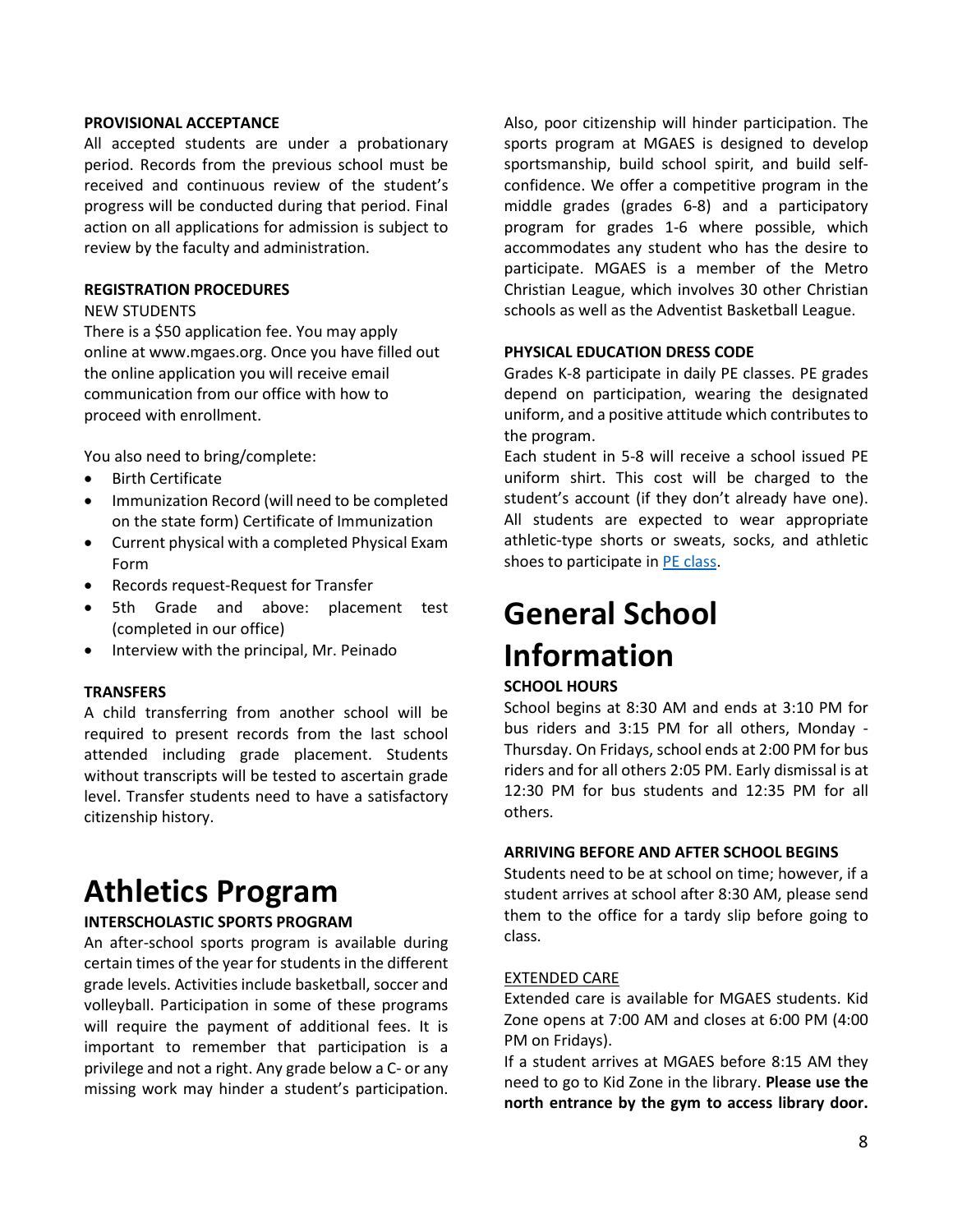**Kid Zone is by appointment and students must register.** Kid Zone begins at 7:00 AM and ends at 8:15 AM, but there are no charges after 8:10 AM. If a student is still on the school grounds after 3:25 PM. (2:15 PM on Fridays) they must be in Kid Zone. Only people that are on a student's pick-up list will be allowed to pick them up from Kid Zone. Exceptions to this rule must be arranged with the office and communicated to Kid Zone prior to the end of the school day, no later than 2:30 PM. For emergencies after school hours, please contact Kid Zone at the number listed in the directory.

BILLING INFORMATION: The charge for Kid Zone is \$5.00 per hour and will be billed a minimum of one hour and in hourly increments. Students picked up after closing time will be charged a \$10.00 fee per half hour and billed in 30-minute increments. Parents will be billed once per month with regular tuition billing.

#### <span id="page-10-0"></span>**CONFLICT RESOLUTION**

Because communication sometimes breaks down and can result in misunderstandings, we hope that the following steps, based on Matthew 18, will help resolve any problems between students, families,

and the staff at our school. As we work together, it is hoped that all of the individuals involved will approach the conflict resolution process with Christian courtesy and a focus on resolving the problem.

# Level One:

The student and the teacher should discuss the issues that appear to be causing a conflict. **If necessary, the teacher will arrange to speak to the parent if the issue isn't resolved.** The parent or teacher should encourage discussion at this level. The parent and teacher should schedule a time to talk about the issue that is concerning them. Parents should not approach teachers during the school day unless prior arrangements have been made. Level Two:

If the concern remains unresolved, then a conference with the parent, teacher, and principal should be scheduled. In certain extreme situations, Levels One and Two may be bypassed.

#### Level Three:

When there is evidence that the problem has still not

been resolved, then another parent, teacher, principal conference will be held with the problem area stated in written form. Only first-hand information, which affects the current year and affects the individuals involved should be considered. The student may or may not be present at this level. If the problem has still not been resolved to the satisfaction of all the parties, an individual may request that the principal schedule a meeting with the Chair of the School Board and an ad hoc Conflict Resolution Committee. The request to meet with this committee needs to be in writing and should outline the problem along with the previous steps taken.

The intent of this policy is to assist parents, teachers, and students in resolving redemptive discipline problems and concerns quickly in order to avoid the negative consequences of poor communication.

#### **CUSTODY ISSUES**

If there are any custody orders or restrictions regarding your family that impacts your student in this school please inform us and provide copies of appropriate legal documentation.

#### **FACULTY WORSHIP**

Because the faculty worship period is a vital part of our school's program, we encourage all patrons to please refrain from calling or interrupting during this time period from 7:45 to 8:00 AM

#### **SCHOOL PROGRAMS**

We encourage parents to attend school programs that are held outside regular school hours. Students who attend school programs must be accompanied by their parents or an adult who is responsible for them. If your child is participating in the program, they are required to attend, unless prior arrangements are made with the teacher/program director.

# **FIELD TRIPS**

Field trips at MGAES are designed to enhance the quality of education offered here at MGAES. They are authorized by the school board and/or the Oregon Conference as an extension of the classroom to contribute to the achievement of the educational goals of the school. The goal of MGAES is the safety of our students while enriching the curriculum set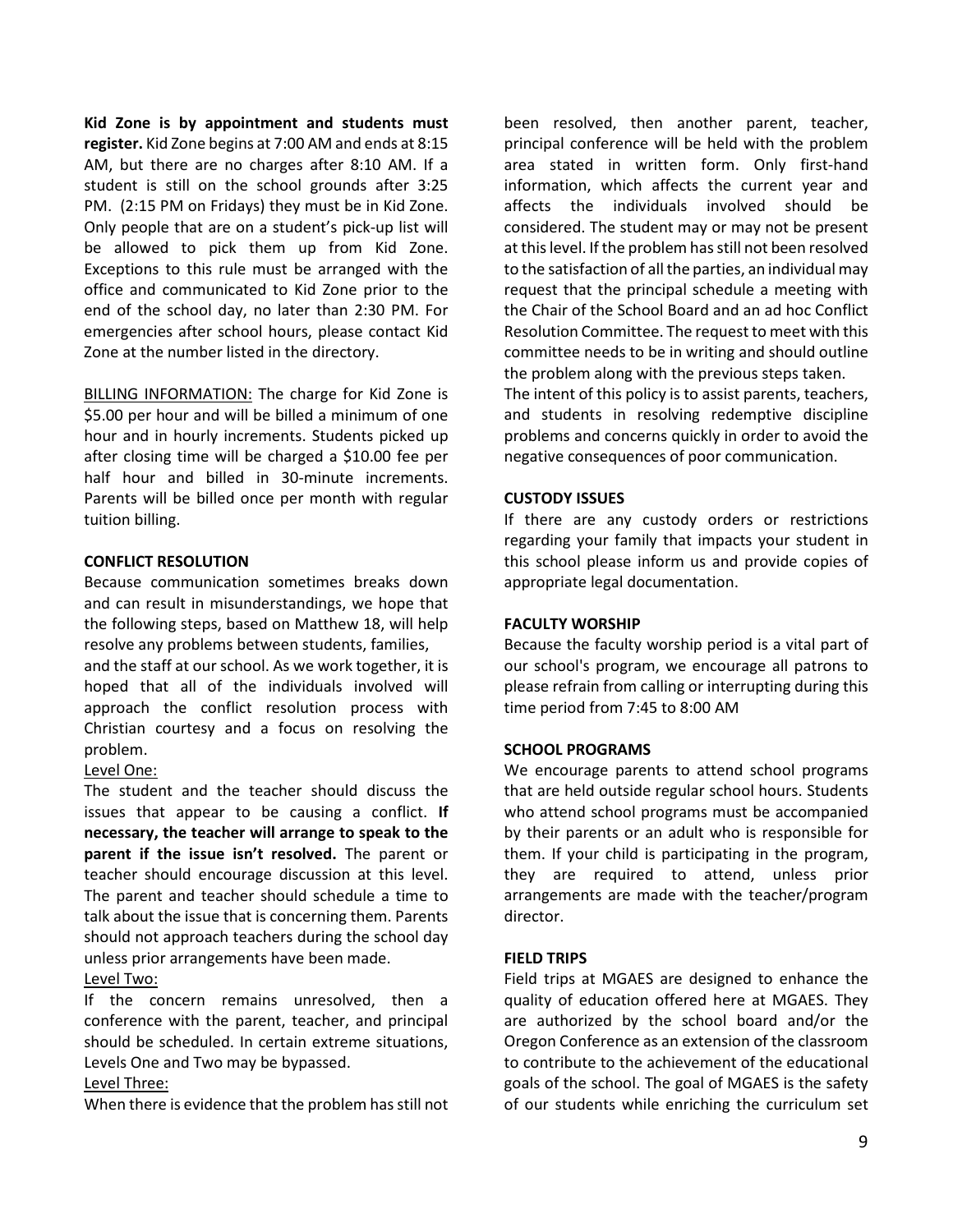forth by the North American Division of Seventh-day Adventists.

- While on field trips, students are guests and considered ambassadors and representatives of the school. Students must treat employees, chaperones, and guides with respect and courtesy. Parents are notified before the trip concerning the destination, times, and lunch arrangements (if applicable). Board approval is necessary prior to day excursions. Conference approval is necessary for overnight and/or outof-conference field trips prior to departure.
- Parents accompanying students on a field trip must fill out a "Volunteer Clearance" form. Parents must also sign and adhere to the "Ministry Volunteer Code of Conduct" as part of the volunteer process.
- Parents who are driving students (other than their own) on a field trip must have on file with the office a copy of their current driver's license, insurance policy, and proof of damage coverage (may request a copy of this policy regarding specific dollar amounts).
- By school policy, siblings of students will not be allowed to go on any field trips.
- To be eligible for day trips at MGAES, a student must be enrolled and in regular attendance as a full-time student at MGAES. To be eligible for overnight field trips, such as Outdoor School or Eighth Grade Class trip, a student must be enrolled and in regular attendance as a full-time student at MGAES no less than four weeks.

#### **INSURANCE**

Should your child get hurt during school activities, our school provides insurance to help with the cost of medical treatment not covered by insurance you may have. It does not cover items including, but not limited to: glasses, musical instruments, watches, bicycles, clothing, and money. **Parent insurance is always primary.**

A policy covering student accidents is included in the school fees. Students are covered for injury during school and all school sponsored events. *Limited* secondary coverage for accidents while the student is traveling to and from school and while engaged in a school-sponsored activity is provided. All accidents

must be reported to the teacher and the school immediately to qualify for coverage.

#### **MEETING WITH TEACHERS**

If you need to schedule a conference with a teacher, please contact the teacher to set an appointment time. The time just before classes begin nor at the end of the day are appropriate times to hold a conference with the teacher. At that time, teachers are greeting the students, or have supervision duties at the end of the day.

### **PARENT/TEACHER CONFERENCES**

At the first and third quarters, parent/teacher conference days are set aside for students in K-8<sup>th</sup> grades. Parents are expected to keep these appointments in order to receive updated information on the progress of their children. Conferences outside these days may be arranged, as necessary, by contacting the individual teacher and making arrangements.

### **PERSONAL PROPERTY**

Students are discouraged from bringing and leaving valuable personal property on school premises other than normal school supplies. MGAES does not assume liability for personal property loss due to accidents, vandalism, theft, or any other cause. Personal property brought onto school grounds is done so at the owner(s) risk.

#### **PETS ON CAMPUS**

With the exception of service animals, animals (including dogs) are not allowed on school grounds. This includes the front waiting areas of campus and all interior and exterior surrounding areas. This policy is not only for the cleanliness of our campus, but also for the safety of our students. This also includes after-school sports and the playground.

# **PLAYGROUND USAGE**

Due to school liability rules, students may not use the playground during non-school hours unless supervised by a staff member or by an approved volunteer for school sponsored activities.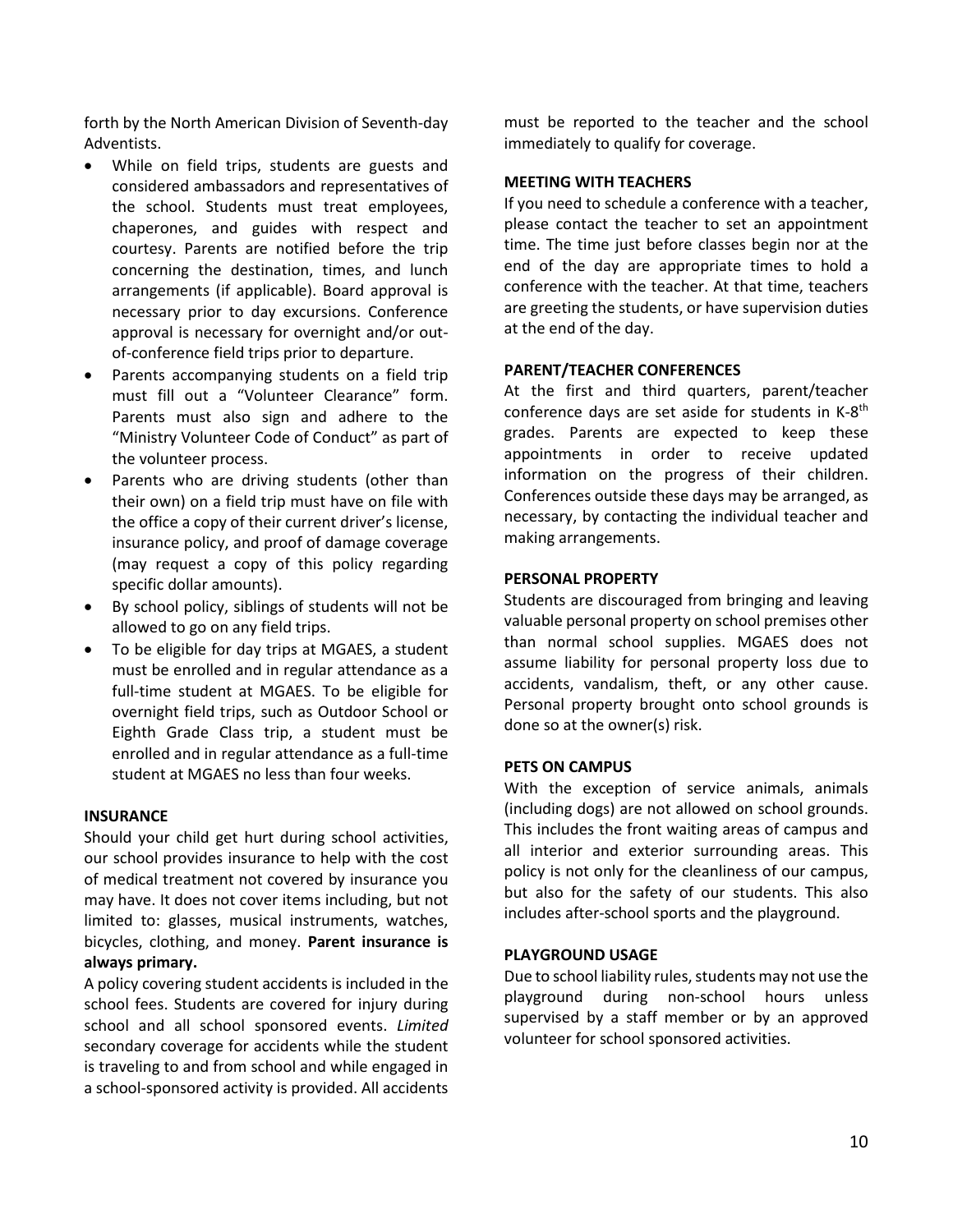#### **PRIVATE MUSIC LESSONS**

Private music lessons are available at an additional cost. Please refer to brochures located in the school office for more information. Payments are arranged through the school financial office.

# **SCHOOL CLOSURES**

If it is necessary to close or call a delay for the school day because of weather or emergency condition. We will follow our own school delay and closure schedule. There are three ways to retrieve information regarding school closures and delays.

- School website
- Email communication with current parent email on file
- Push Notification System(s): ParentAlert via Renweb

MGAES will implement an eLearning day for school closure(s) when built-in "snow days" have been used. MGAES will follow Oregon Conference policy regarding implementation for a remote learning school day.

More information about subscribing to our parent notification systems is sent out towards the end of the first and the beginning of the second grading period.

# **TELEPHONE USE**

The school telephone is for the use of school personnel. Students must receive permission from their teacher to use the phone. If a student becomes ill or injured, parents will be notified by the office. Parents may contact their student during the school day by leaving a message with the office. Students are to refrain from using personal devices without permission of their teacher(s).

# **VISITORS ON CAMPUS**

Visitors are required by Board policy to report to the office and secure permission to be on campus. Visitors must wear an identification badge, which allows staff and students to know the office has approved the visitor's presence on campus. Visitors are required to check out at the school office upon departure.

### **VOLUNTEERS**

We encourage all parents to volunteer. Please contact the office or your child's teacher to let us know when you are available. It is required by MGAES that all volunteers have a current background check on file. This must be resubmitted every two years as required by the Oregon Conference of SDA (our parent corporation). **These background checks must be done before you may volunteer at the school or attend any school trips.** In addition, all volunteers must complete safety training provided by the school before they can volunteer in the classroom.

# **Finances**

**Purpose:** Meadow Glade Adventist Elementary School must operate on a sound financial basis. The school is dependent upon its patrons and constituent churches for its financial operation. It is imperative that fees are paid on time so that the financial obligations of MGAES may be met. Meadow Glade Adventist Elementary, works with its parent organization and other non-profit partners to provide access to additional subsidies for families who meet the respective organization's criteria for [student aid](#page-12-0) and/or scholarships.

# **PAYMENTS**

No student will be readmitted until previous accounts have been paid or prior financial arrangements have been made with the business office.

Eighth grade students are expected to have their accounts settled in full prior to graduation.

# <span id="page-12-0"></span>**STUDENT AID**

A variety of sources of financial aid are available for families who qualify. To receive financial aid, families must apply through the FACTS program, a third-party tool, used for financial evaluation to determine eligibility. Members of constituent churches may also apply for church subsidies. These subsidies are awarded at each church's discretion, and may be based on factors such as attendance, grades, or timely tuition payments. Contact your church pastor or educational representative for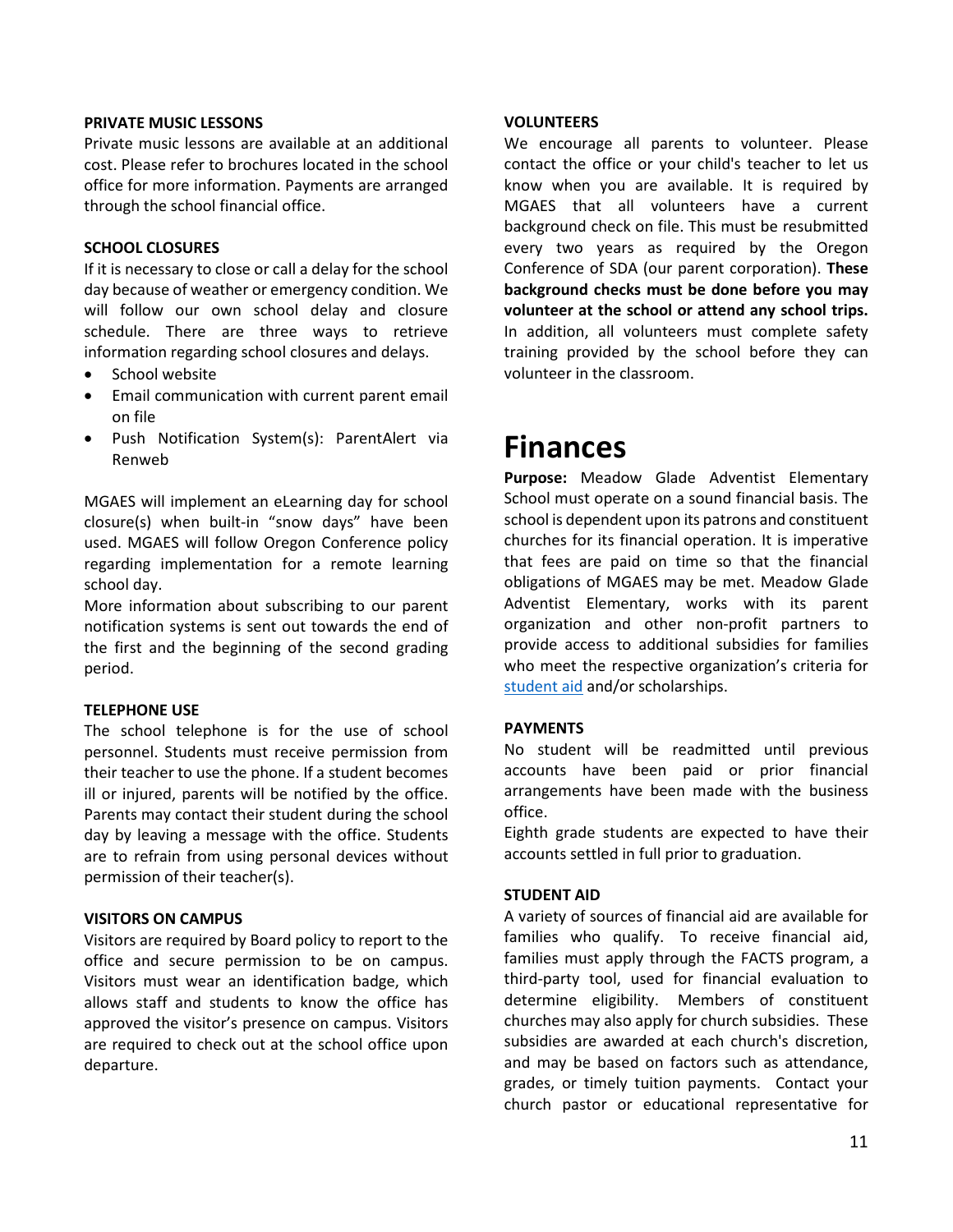details. Non-constituent churches, including those other than SDA, may also offer financial aid opportunities. We encourage you to inquire.

The link for the school is on its website (http://www.mgaes.org). All constituent church members will have their information shared with their local church finance committee, so they may help first, before MGAES will award any financial aid. The parent or guardian is responsible for any scholarship, grant, or student aid that is terminated by its donor.

Financial aid for non-constituent church families will be made directly through the business office at MGAES. Applications should be submitted by June 1 to ensure aid is made available to begin the school year. In addition to church and school aid available, there are additional scholarships/grants available. Please contact the business manager to learn if you are eligible for some of the following: New Member Subsidy, Hispanic Student Scholarship, and Every Child Deserves to Know Christ Grant.

# **TUITION AND FEES**

Each new student who applies will be charged a \$50 non-refundable application fee. All returning students will be charged a reapplication fee of \$40 if they turn all re-application information to the office before the deadline sent out in school communications. Late registration after the established deadline increases to \$50.

Student Aid given by MGAES will be in the form of a scholarship. To maintain his/her scholarship the student agrees to adhere to the requirements of the financial aid contract given. Maintain passing grades, be in regular attendance, and follow the student code of conduct including all classroom school rules.

# **PAYMENT METHODS**

Families have three payment options:

- Pay in full (see discounts)
- 10-month payment plan. (Ten-month plans are billed from August – May.)
- 12-month payment plan (Twelve-month plans are billed from July – June)

Payments may be made by Electronic Fund Transfer (EFT) or credit card unless special arrangements are made with the business office. Those granted financial aid are required to be on the 12-month plan. The total expense for the school year is reflected in 10/12 monthly tuition payments shown below:

MGAES receives a portion of its funding through subsidy received from nine constituent churches. Members of these constituent churches receive a \$1000 yearly scholarship for each enrolled student.

| <b>Tuition</b> | 10 Month | 12 Month | Cost/Year  |
|----------------|----------|----------|------------|
| K-5            | \$664.60 | \$553.83 | \$6,646.00 |
| 7-8            | \$684.60 | \$570.50 | \$6,846.00 |

# **DISCOUNTS**

Family discount: A 5% discount will be given for each additional child enrolled in MGAES for the school year. This 5% is allocated to the child (ren) that is/are in the lowest grade(s). Payment of the entire year's tuition in advance will give a total discount of 3% after all other discounts are calculated. An additional 1% discount after all other discounts will be applied for payments made with EFT (or cash or check if paying in full).

# **WITHDRAW POLICY**

- A withdraw form must be completed and turned into the office, complete with signatures from teacher, business office and principal.
- Any student who withdraws mid-year will have the tuition pro-rated by dividing the number of weeks the student has attended (rounded up) by the total number of weeks in the school year. Weeks including official breaks (Thanksgiving, Christmas, Spring) are not included. Withdrawals on or after May  $15<sup>th</sup>$  will not be eligible for any refunds or tuition credit.
- If paid in full then the remaining year will be refunded.

# **OTHER CHARGES** (shown on statement)

A list of the items in addition to tuition that can show up on a family's statement are listed as follows:

- Bus Ride Fees
- Kid Zone Fees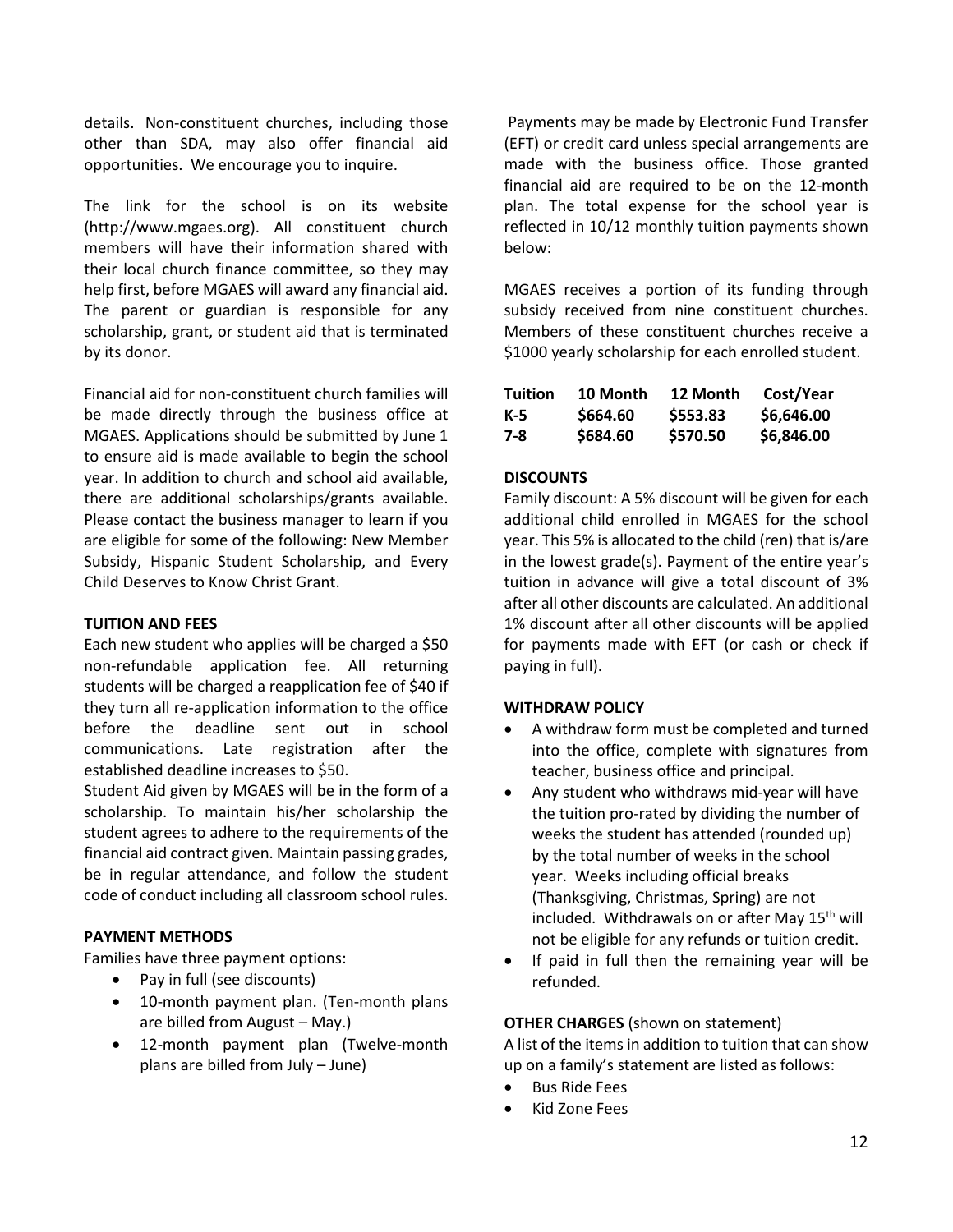- Damaged or loss of textbook charges
- Hot lunch
- Loss of library books
- Insufficient/Chargeback fees
- Instrument Rentals
- Private Music Lessons

In order for MGAES to maintain adequate financial support for the services it provides, some additional charges are not billed on the family's statement and money is to be sent in before the service is provided. These additional charges include but are not limited to:

- Athletic Programs
- Clubs

# **PROJECTED FEES FOR OTHER PROGRAMS**

- Winter Sports: Ski/Snowboard Program (Fee paid directly to Mt. Hood Meadows Ski Resort)
- After- school Sports

# **OTHER CHARGES**

- 1. Damage or loss of textbooks: \$50.00 or replacement cost, whichever is greater.
- 2. Replacement of damaged property that is reported immediately, (including, but not limited to, chrome books: cost of damaged property.
- 3. Vandalism: cost of damaged property to repair/replacement.
- 4. Loss of library books: min. \$10.00 per book or replacement cost of book(s), whichever is greater.
- 5. A \$25 fee will be charged for checks returned for non-sufficient funds. Cash or money order will be required after two N.S.F. checks.
- 6. The charge for Kid Zone is \$5.00 per hour, per child and will be billed a minimum of one hour and in hourly increments or part thereof. **Students picked up after closing time will be charged a \$10.00 fee per half hour and billed in 30-minute increments**. Parents will be billed once per month with regular tuition billing.

# **School Health & Safety**

Meadow Glade Adventist Elementary School takes a proactive approach to ensure a safe learning environment for our students. We have clear expectations for student behavior, and strategies for stopping conflicts or preventing trouble before it occurs. Crisis management plans are in place and teams are trained to respond. We partner with our faculty, the Oregon Conference Office of Education, local law enforcement, and emergency response agencies to implement common-sense safety measures and responses. Most significantly, we are in good stead because our School Board, parents, and community expect our schools to be safe and work with us to ensure they are. To provide for your child's well-being it is important to tell the school staff about new and changing health problems that can cause learning or safety problems at school. If your child is undergoing special medical treatments, or experiences life-threatening events such as allergic reactions, asthma attacks, diabetic reactions, seizures, or any other serious problems, it is important that the school staff be aware of these conditions and recommended emergency reactions to such symptoms.

# **ASBESTOS/LEAD**

Federal law requires a public announcement to be given to school patrons regarding any asbestos material or lead found in the school. MGAES facilities are inspected annually for asbestos and bi-annually for lead testing. The reports are on file and these documents are available for viewing after a formal request.

The asbestos in the school is checked by a certified Asbestos Inspector on staff and the asbestos is in a non-friable condition and presenting no hazard to anyone at the present time. It will be checked at stated periodic intervals to ascertain any change in the material.

Lead testing is conducted by school personnel following federal and state guidelines. Samples from various locations, including the Alf Birch Memorial Gymnasium, are sent to a state-certified laboratory for analysis. **Any tap that is tested at or above Environmental Protection Agency guidance of 20 ppb** will be immediately taken out of service.

Information about lead testing, including lab results and the asbestos management plan is available for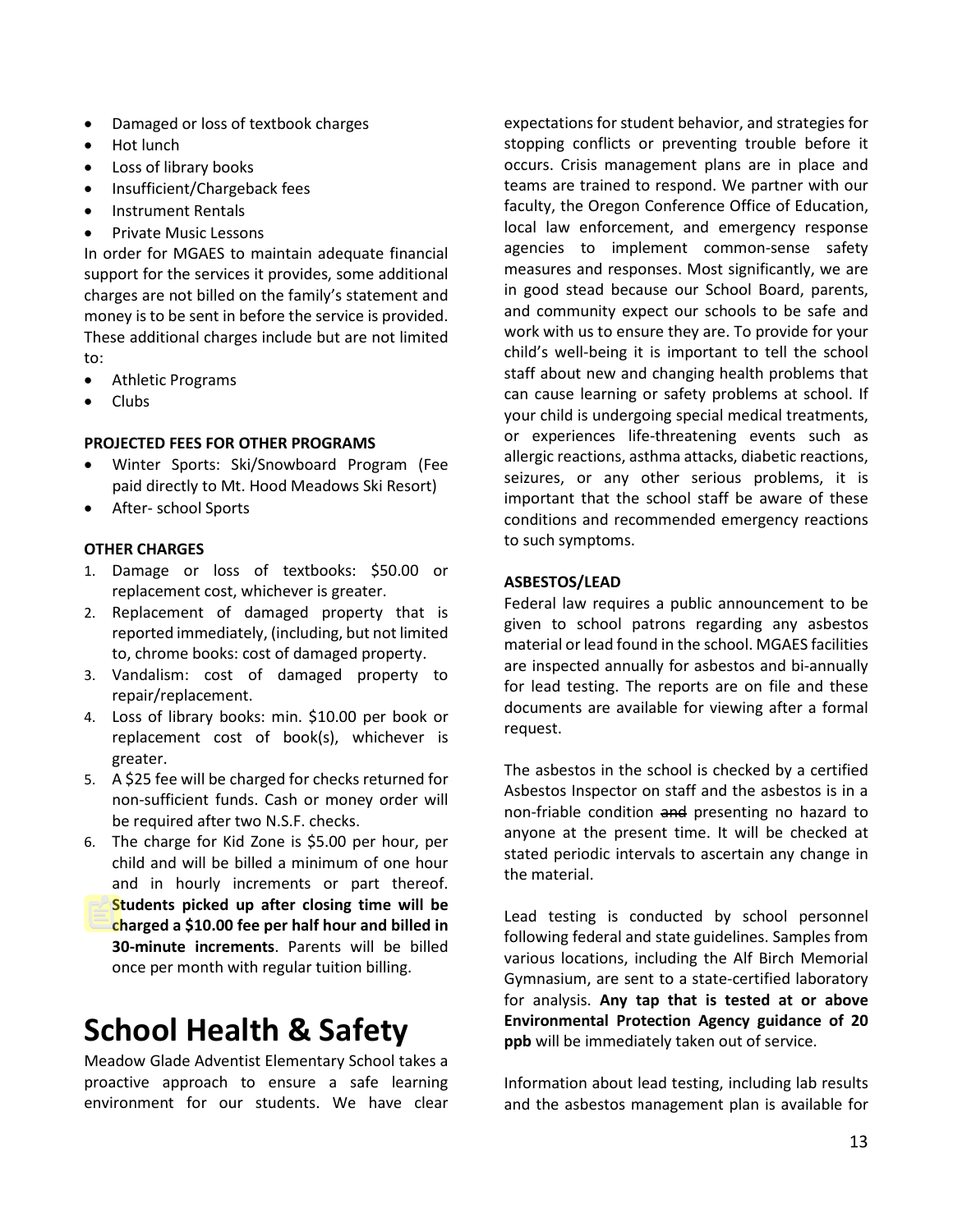inspection. If you desire to have a personal copy, please notify the main office and it will be supplied to you (a copying fee will be assessed). Our school is committed to protecting student, teacher, and staff health. If you have questions or concerns please contact 360-687-5121 or email [info@mgaes.org.](mailto:info@mgaes.org)

#### **BUILDING SECURITY**

To ensure a safe school environment for our children, access into the school building is limited and restricted before, during, and after school. The following door policy is strictly enforced. The Main Office door located at the main entrance, where all visitors and parents must check in during school hours, is the first stop for all visitors onto campus. All doors will be locked during school hours. To enter, all visitors must be buzzed in the main entrance, and sign in, and wear a visitor's badge while on campus. If access to the building is required during the school day when doors are locked, use the buzzer and our front office staff will assist you.

#### **CLASSROOM DELIVERIES**

Parents may not make deliveries to a classroom or consult with the teacher when school is in session, without checking with the office staff, and following check-in procedures. This will minimize interruptions in the classroom. If parents need to contact a teacher, they should leave a message in the office and the teacher will respond as soon as possible. Parents may communicate with the teacher using email or leave a voice message at their phone extension. All faculty members are listed in the phone directory and have e-mail addresses in the school's network. There is a list of staff e-mail addresses in the school directory and webpage. It is advisable to check with each teacher how regularly he/she checks e-mail and voice messages.

#### **COMMUNICABLE DISEASE MANAGEMENT PLAN**

As of June 2020, Washington State and Oregon Conference require each school to have a communicable disease management plan on file. Please go to http://mgaes.org to our Covid-19 resources page to read the plan.

#### **CROSSING THE STREET**

If a student must cross 189th Street, they must use the crosswalk directly in front of the church. Please note, there is no crossing guard before or after school.

### **DANGEROUS ITEMS**

Firearms and [weapons o](#page-19-0)f any kind cannot be brought onto campus. It is against the law to bring these items onto the school grounds. Fireworks, lighters, or any types of pyrotechnic items are not allowed on campus.

#### **HEALTH POLICIES**

MGAES follows Washington State Law health policies, which include immunizations, physical examinations, health screening, head lice, medications at school, and illnesses.

#### **MEDICATION AT SCHOOL**

Occasionally children must take prescribed and nonprescribed medications at school. Written authorization must be given by the child's parent or legal guardian and/or the child's physician or dentist. Copies of Authorization for Administration of Oral Medication at School or Authorization for Self-Medication at School may be obtained at the school office. All student medications, whether prescribed or Over the Counter (with the exception of inhalers), are required by law to be stored in a locked cabinet in the school health office.

#### **SAFETY DRILLS**

Each month the school conducts safety emergency drills including evacuation, shelter-in-place, lockdowns and the like to educate and prepare staff and students in dealing with emergent scenarios like fires, natural disasters and unwelcome visitors. Children are taught appropriate procedures and places to go for safety.

#### **SCHOOL DISMISSAL**

Our dismissal time is 3:15 PM, Monday-Thursday and 2:05 PM on Friday's, and 12:35 PM on early release days. Our bus students are dismissed five minutes prior to dismissal so that bus transportation may depart campus at dismissal time. Please remember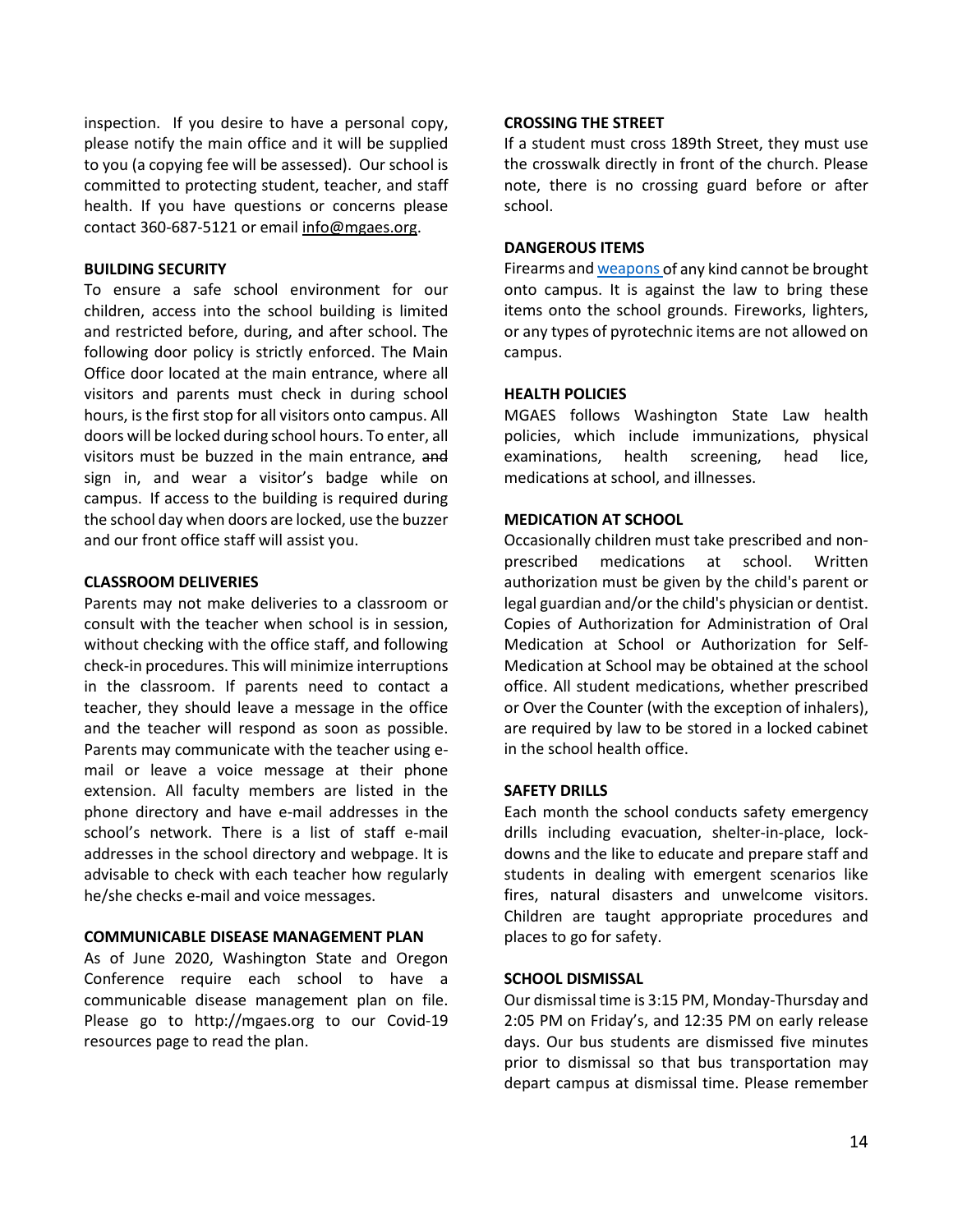that anytime you pick up your child before dismissal that you must sign them out at the front office.

# **STUDENT INJURY**

Students will report to the office when they have an injury. Should a serious injury occur during school hours, families will be notified. Our protocol is for students to be seen by the school nurse or designee, and will follow standard protocols for assessing, treating, and administering medication, if necessary.

# **STUDENT MESSAGES/CHANGING PICK UP**

We want to remind families that anytime you need to make different arrangements for picking up your children that it is vital that you communicate with the office. Contact the office before 2:30 PM. Remember that if your child is changing to a different mode of transportation for getting home that you need to contact the office first, before communicating with the bus drivers. We encourage you communicating with a classroom teacher or a support staff member, but it does not take the place of contacting the front office. Our priority is to keep children safe and supervised!

# **Student Life**

# **ACADEMICS**

# Academic Excellence

We applaud those who achieve academic excellence. For 5-8 grade students: Honor Roll = G.P.A. 3.5 -3.75 with no grade lower than a C. High Honors = G.P.A. of  $3.76 - 4.0$  with no grade lower than a B-. The awards program at MGAES takes place at the annual awards assembly and eighth grade graduation.

# Participation in Extracurricular Activities

To hold a class or ASB office one must:

- Be viewed by the faculty as a positive role model.
- Maintain at least C-

For participation in after-school sports, a student must maintain a C- average. A student's grades or work habits may affect their eligibility. If this is the case, families will be informed after teacher, athletic director and student have met to discuss eligibility.

#### Study Hall

MGAES maintains a study hall after school for those in grades 5-8 who need extra help. This study hall meets once a week from 3:30 PM - 4:30 PM (12:30 PM – 2:00 PM on half days.) in one of the six 5th-8th grade classrooms. If a student has missing assignments and/or needs extra tutoring as designated by the teacher, then this study hall will be for them.

#### <span id="page-16-0"></span>**ACADEMIC INTEGRITY**

Because optimum learning occurs only when each student does his/her own work, MGAES places a strong emphasis upon academic honesty and integrity. Plagiarism is a form of academic dishonesty in which a person intentionally or unintentionally claims another person's words and ideas without giving credit to the original source. Plagiarism includes: using, borrowing, lending, or copying anyone else's words, ideas, or information in an assignment, without giving proper credit to the original author or turning in work that has been submitted for credit in any other class without prior approval from both teachers. To avoid plagiarism, give proper credit for the use of any words, ideas, or information not directly your own.

Cheating includes engaging in behavior whereby a student fails to do his/her own work. This includes both the giving and receiving of unauthorized assistance or the use of sources that violate established principles of academic integrity.

Parents will be notified for students who cheat or plagiarize. Students may be referred for disciplinary action and may fail the assignment, test, or project at teachers' discretion.

#### **ATTENDANCE**

MGAES is bound by state law to maintain regular attendance and punctuality records. Reasonable allowances will be made for absences.

#### Excused Absences

The following are valid excuses for absences and tardiness:

• Illness, health condition or medical appointment (including, but not limited to, medical, counseling, dental, optometry,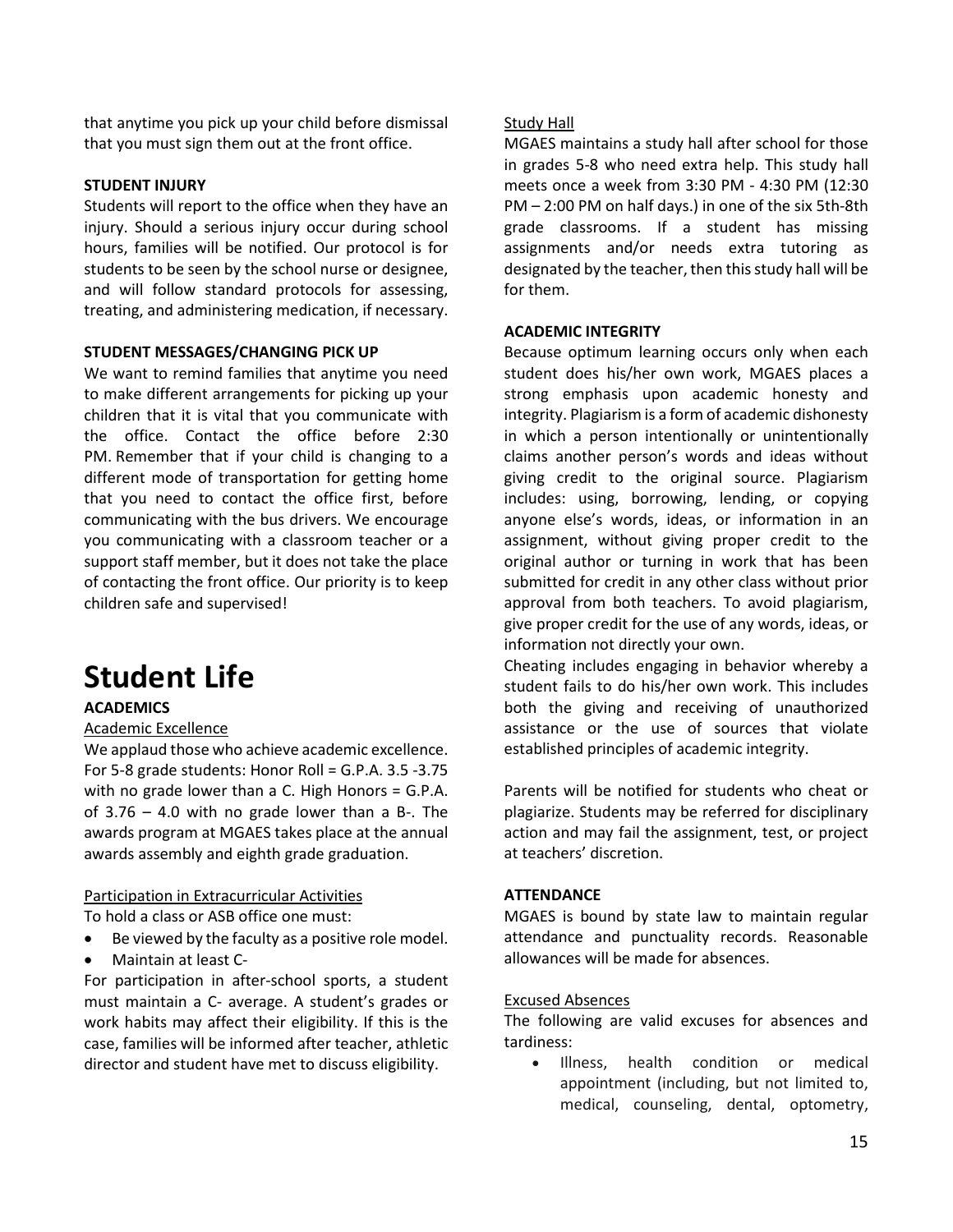pregnancy, and in-patient or out-patient treatment for chemical dependency or mental health) for the student or person for whom the student is legally responsible

- Family emergency including, but not limited to, a death or illness in the family
- Religious or cultural purpose including observance of a religious or cultural holiday or participation in religious or cultural instruction
- Court, judicial proceeding, court-ordered activity, or jury service
- Absence directly related to the student's homeless or foster care/dependency status
- Absences related to deployment activities of a parent or legal guardian who is an active duty member
- Absences due to suspensions, expulsions or emergency expulsions
- Absences due to student safety concerns, including absences related to threats, assaults, or bullying
- Absences due to a student's migrant status
- An approved activity that is consistent with school policy and is mutually agreed upon by the principal or designee and a parent, guardian, or emancipated youth.

All other absences will be considered unexcused and can affect a student's grades and enrollment. Excessive absences may result in disciplinary action. Parents may be asked to provide documentation for an absence to be excused.

# Extended Absences

Absences of five or more days in a month due to illness or other health conditions require a note from a doctor or appropriate medical provider.

# Pre-Arranged Absences

Families should contact their child's homeroom teacher to create an academic plan for prearranged absences (for vacation, extended leave due to health or family matters).

A "pre-arranged absence form" must be completed and submitted to the office at least three days in

advance of leaving. Please note, prearranged absences for vacations are not excused.

### Unexcused Absences

Unexcused absences that total more than 15% of the days during a school quarter may result in a failing grade for the class(es) missed. If a student is absent more than seven days in any quarter, they may be placed on academic probation.

The following guidelines will be followed carefully:

- For an absence that is excused due to illness, a phone call or email to the office from the parent/guardian must be made within 48 hours of the missed day. If contact is not made with the office within that time frame, the student will be marked with an unexcused absence. If an illness goes beyond 3 days, it is recommended that the student is seen by their primary care provider and bring a written note when they return to school.
- Any student who is excessively tardy or absent more than 15% of school days (7 days) in any quarter may be classified as a probationary status student.
- Any type of vacation which will cause a child to be absent from school is discouraged. If a onetime family vacation must be taken during the school year, then a "pre-arranged absence form" must be completed and submitted to the office at least three days in advance of leaving.

The school will take the following action(s) related to unexcused absences.

After five (5) unexcused absences a letter will be sent. If a regularly scheduled parentteacher conference is scheduled to take place within thirty (30) days of the fifth (5th) unexcused absence, the school may schedule the attendance conference on the same day. If the parent/guardian does not attend the scheduled conference, the conference may be conducted with the student and principal and/or school discipline committee made up of the homeroom teacher, Vice Principal, and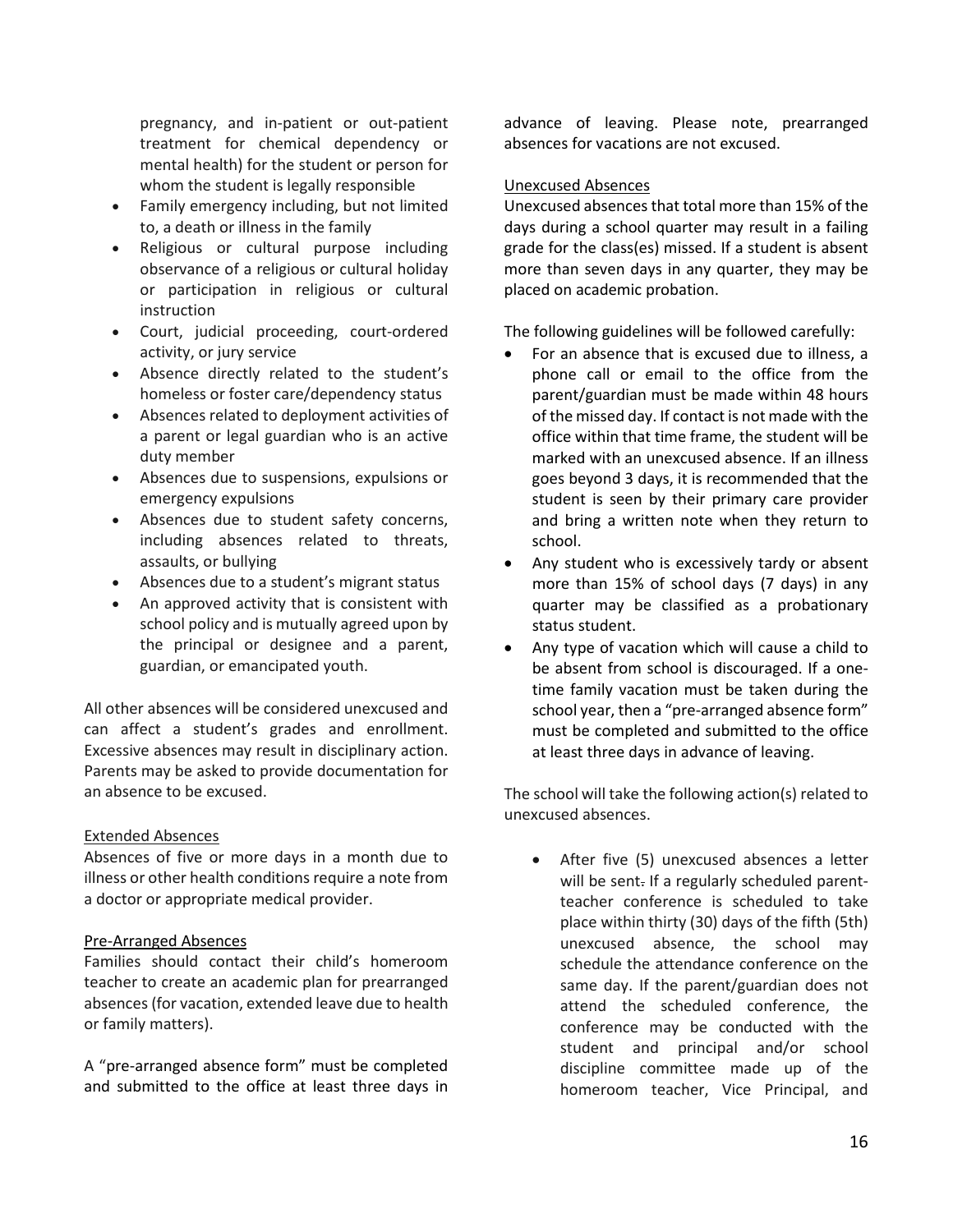Principal. However, the parent will be notified of the steps to be taken to eliminate or reduce the student's absences.

- Not later than the student's seventh  $(7<sup>th</sup>)$ unexcused absence in a month a conference will be held between the parent, student and principal to analyze causes of the student's absenteeism.
- At some point after the fifth (5th) and before the seventh  $(7<sup>th</sup>)$  unexcused absence, the school will take data-informed steps to eliminate or reduce the student's absences: which may include scheduling a conference with the parent to identify barriers, supports and resources, and enter into an agreement with the student and parents/guardians that establishes school attendance requirements.
- Not later than a student's tenth  $(10^{th})$ unexcused absence within any month during the current school year, or a tenth  $(10<sup>th</sup>)$ unexcused absence during the current school year, if the school's attempts to substantially reduce a student's absences have not been successful, the school will file a petition and supporting documentation for a school board action for the student(s) to be withdrawn from the school.

# Illness

Please do not send your child to school if they are ill. Students who have had a fever, vomiting, or diarrhea in the past 24 hours should not be at school.

Please call or email the office by 8:30 AM [\(info@mgaes.org\)](mailto:info@mgaes.org) if your child will be absent. If you have not communicated with the office and your child's home room teacher, we will contact you.

# Missing Work

Work missed during an absence will be required to be made up. If the absence was unexcused, you may receive partial or no credit.

# **CAMPUS VISITS**

Parents are always welcome at school. We have protocols and guidelines to minimize disruption to learning and for student safety. Please contact the office to make arrangements.

# **CLOSED CAMPUS**

MGAES is a closed campus. A closed campus means that students do not leave the school grounds after they arrive. Permission is needed from the office to leave the school grounds any time during the school day. When it is necessary for a student to leave school, parents must provide written notification and the student must be signed out through the school office by the adult taking them off campus.

# **DISCIPLINE**

While keeping the safety of our students and faculty in mind, our vision for discipline is to take a redemptive approach.

# Bullying

MGAES does not tolerate bullying of any type. When bullying is **confirmed**, the Administration uses a variety of options, up to and including suspension or expulsion to deal with the situation. MGAES strives to work with each situation on an individual basis, and takes into consideration the lessons taught to us by Christ that each person has a chance to make amends and start anew.

# Cheating and Plagiarism

Please refer to [Academic Integrity](#page-16-0) under the Student Life section.

# Suspension

Suspensions five days or less are at the discretion of the principal. All full suspensions greater than five days shall be reviewed by a committee comprised of the principal and two or more staff members chosen by the principal. The Committee will conference with the parents about the length of the suspension, what additional correctional measures need to be implemented, and, if the student will be re-admitted to school and the term of any probationary requirements. Suspensions longer than seven days may be appealed to the school board. Whether a student is suspended for possession of a weapon will be based on a student's intent.

Immediate suspension from the classroom/school will result from:

• Possession, use, transfer, or sale of drugs, alcohol, tobacco or drug-related substances on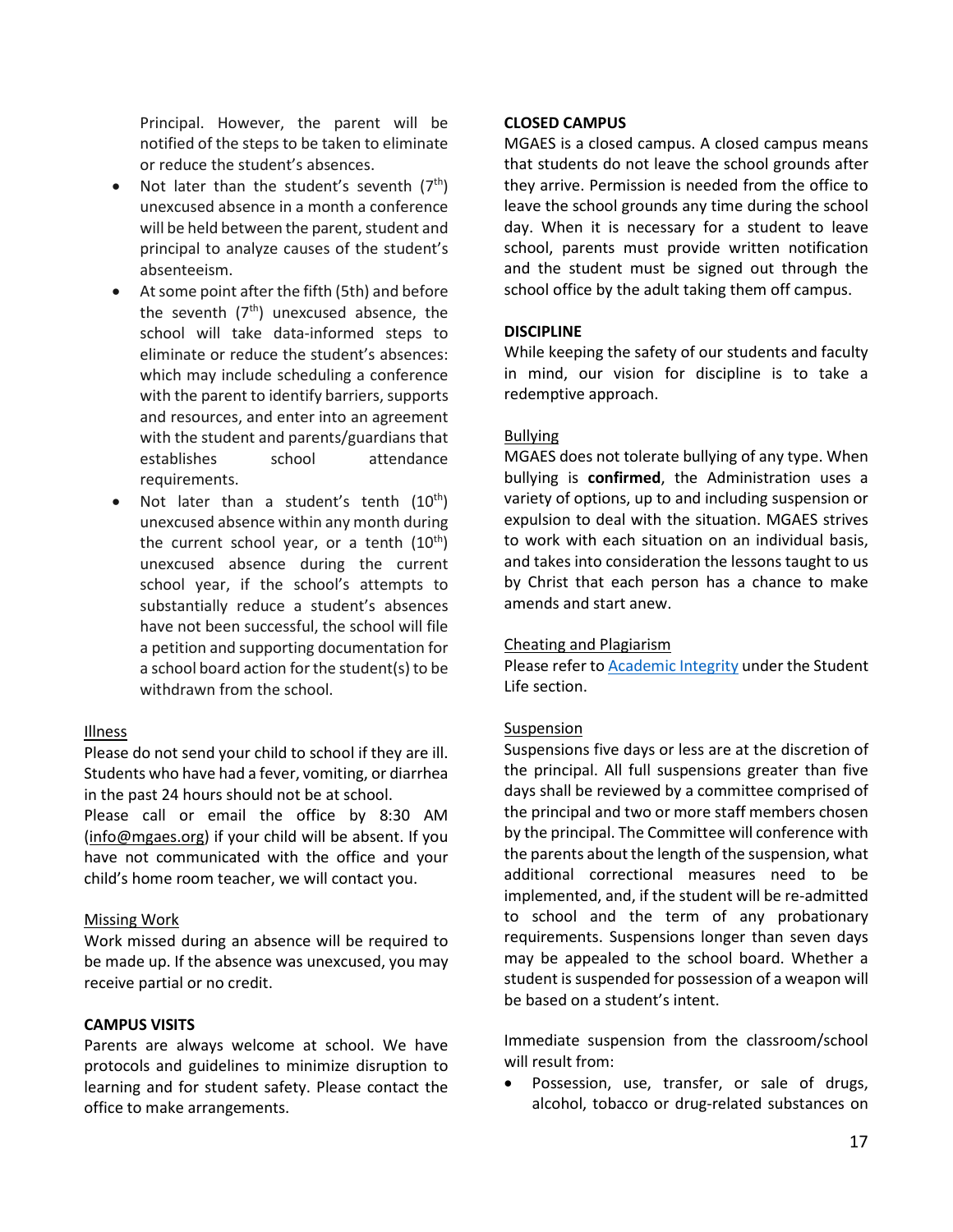campus, on school buses, or at any schoolrelated activities.

- Possession or use of dangerous weapons of any sort on campus or in connection with any school activity.
- Any removing or using property belonging to the school, a teacher, or a student without the permission of its owner.
- Any behavior, which indicates a serious physical danger to a student or staff member.
- Any vandalism of school property.
- Any threats against persons and/or property.

# Expulsion

Recommendation for expulsion shall result when:

- Consistent or recurring attitude or behavior is shown by resisting the work of the school staff to effect a change.
- Any behavior is of such a nature to cause gross disruption of the school program under circumstances in which re-admittance would make maintenance of continued discipline in the school very difficult.
- A recurrent behavior that indicates a serious threat to students or staff members. Any expulsion may be appealed to the school board.

# <span id="page-19-0"></span>Dangerous Weapons

It is a crime in the state of Washington for students to possess a dangerous weapon on school premises. If a weapon is found, the proper authorities will be notified. Possession of any dangerous weapon at school will result in disciplinary action, including expulsion, if necessary.

# **DISCRIMINATION/HARASSMENT**

Meadow Glade Adventist Elementary School is committed to providing a safe and supportive environment that is free from unlawful discrimination on the basis of sex in all of its activities, educational programs, and services. Any form of sex discrimination and sexual misconduct, including harassment, coercion, intimidation, or sexual violence, is reprehensible, runs counter to MGAES's teachings and guiding beliefs, and will not be tolerated. In keeping with this commitment, MGAES maintains a strict policy prohibiting unlawful discrimination or harassment. Also prohibited is

retaliation of any kind against individuals who report alleged incidents of sexual misconduct or harassment, or who assist in an MGAES investigation of such allegations.

Harassment in any form is not tolerated at MGAES.

- All incidents will be reported to Administration.
- A suspension will be assessed
- Additional consequences up to, and including, expulsion may apply.

# **DRESS CODE**

Because it is imperative to keep our focus on education, Christian modesty is expected in all areas of dress and we ask that students keep their clothing simple, modest and neat. To help set this learning environment the following principles apply to all school functions as well.

Simple is defined as free from vanity or anything that distracts.

- Clothes should be weather-appropriate and follow the requirements listed below as needed for the classroom setting, field trips, P.E., or music.
- Jewelry is not considered simple and can be a safety issue; therefore, we request that it remain at home.
- Modest is defined as dressing in a manner that does not draw attention to your body.
- Please make sure that clothes fit properly for all school activities.
- Clothing should not contain any offensive pictures or wording.
- Any showing of midriff, cleavage, backside, or any undergarments is not considered modest.
- Any type of clothing, inordinate accessory, body art, pronounced cosmetic or hair color, that would be considered drawing attention to yourself in a way that disrupts the educational process.
- Hair and clothing should look like the student is ready for a day of learning.
- Neat is defined as well groomed, respectful and in good repair.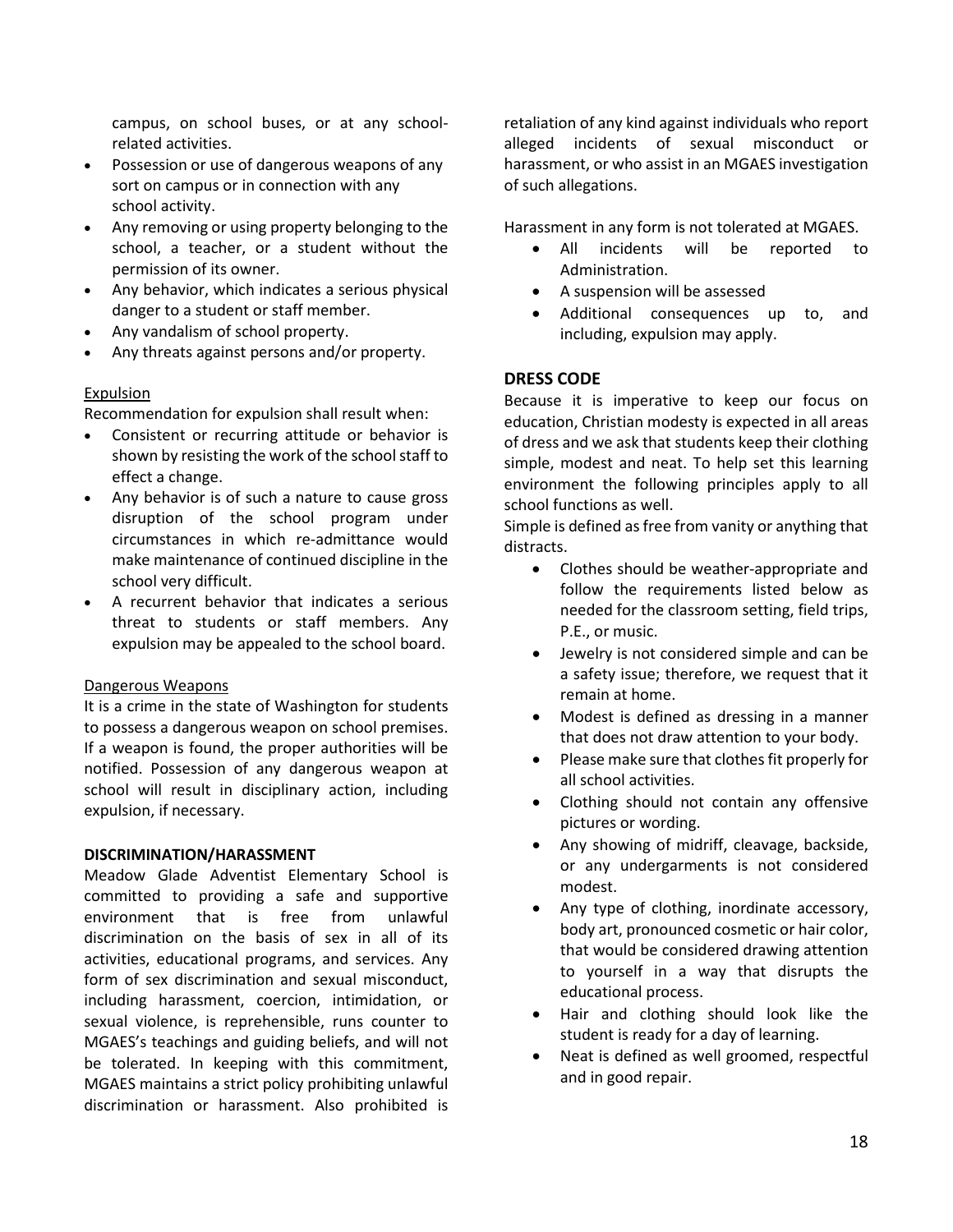#### **NO BARE ZONE**



#### Dressing for School

Below is a list of the specific guidelines for the school year. Other guidelines could be called to the attention of parents and students throughout the year and will be just as binding as these.

- Appropriate footwear is to be worn at all times. No bare feet! "Heelys" or other shoes with wheels are not to be worn at school or on school activities.
- Shorts that are modest (finger-tip length, neither too loose nor too tight) are generally permissible for class. Tights may be worn under clothing, but they do not affect the acceptable length.
- Clothes that have see-through material, low necklines, bare midriffs, short skirts, clothes that are form fitting, tank tops, or muscle shirts are not suitable school attire. Sleeveless tops should fit closely under the arm and come to the edge of the shoulder with a guideline of 3 fingers in width.
- Sunglasses, caps and hoods are not to be worn by students while in the school building.
- At MGAES discretion we require Personal Protective Equipment (PPE) per Health Department/State guidelines or as we feel needed.

Please check your students' appearance before leaving home

#### <span id="page-20-0"></span>Dressing for Physical Education

For your safety and enjoyment here are a few dress guidelines:

- Wear clothing which allows one to be active.
- Athletic (non-marking, non-skid, non-black soled) shoes are required.
- 5-8 grade students will be required to "dress down" for most P.E. periods. Failure to "dress down" will affect your P.E. grade as well as your ability to participate in the class. A P.E. t-shirt must be purchased for \$10 from the P.E. department as part of your P.E. uniform.

#### **ELECTRONIC DEVICES/CELL PHONES/SMART DEVICES**

No personal music, video players, electronic gaming devices, wireless ear buds, etc. are to be brought to school unless specifically authorized by the teacher. Cell phones/smart watches are discouraged at school. If a student brings a cell phone/smart watch to school, it must be turned off and kept out of sight in a backpack or secured in a locker during school hours.

Special permission by the teacher/class trip sponsor or designee must be obtained before bringing electronic devices on field trips or watching movies, DVDs, or videos in vehicles during field trips.

If school expectations regarding [electronic devices](#page-7-0) and cell phones are not respected, the items may be taken and kept with the teacher. Repeated violations will be referred to school administration and may result in the device being held by the office and phone privileges being suspended. Meadow Glade Adventist Elementary is not responsible for any damaged, stolen or lost items.

#### **LEAVING SCHOOL EARLY**

Students are not permitted to leave the school grounds while school is in session without a request from the parent or guardian in person or in writing. Students will not be permitted to leave the school premises with anyone other than a parent, guardian, or other authorized individual. When leaving early, all students must be signed out in the office by the adult taking them. When students return a parent/guardian must sign them back in.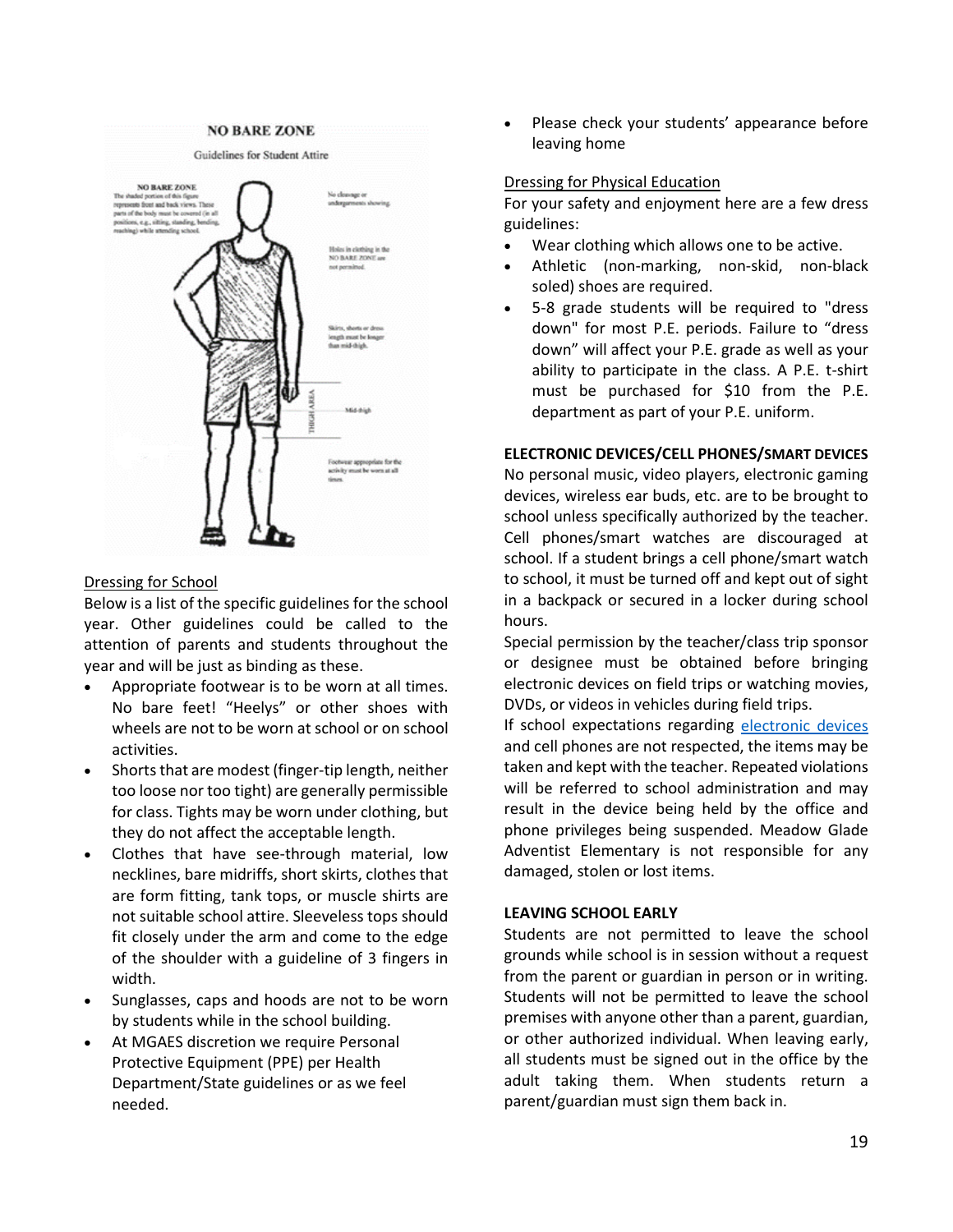## **LOCKERS**

Students in grades 5-8 are provided with lockers in the hall. Students must supply their own locks for their lockers. Either a spare key or the combination for the lock must be provided to their home-room teacher. The locker may be inspected at any time by a teacher or the administration.

#### **LOST AND FOUND**

There is a lost and found area located near the entrance to the K-2 wing outside of the main entrance. If an item is lost, check regularly at the Lost and Found. Unclaimed items will be taken to the Community Service Center at the end of each quarter. Items such as money, wallets, and watches may be turned into the office.

#### **WINTER SPORTS**

The Winter Sports Program is for students in grades K - 8. For five weeks in January and February, various sports activities will be available. For students participating in the ski/snowboard program there are associated fees that are paid directly to the mountain. Scholarship funds may be available upon request. Families should contact the homeroom teacher as soon as a need is identified.

# **Support Services**

# **CHAPLAINCY SUPPORT**

The MGAES Volunteer Chaplaincy Team is available to meet with any student or their family who would like chaplaincy services. Services range from support during a family crisis to a listening ear during a student's rough day. Chaplains are available to be contacted 24/7. Contact info for individual chaplains is available on page 21 or by contacting Chaplain Jana Lee at 360-931-6949.

# **HOT LUNCH PROGRAM**

MGAES has a daily hot lunch program through an independent service provider. Lunches are served in the Columbia Adventist Academy cafeteria. The cost will be published at the beginning of the school year.

#### **LEARNING SUPPORT PROGRAM**

The goal of the learning support program is to assist students at all grade levels to develop as successful and independent learners with positive views of their strengths and abilities. The learning support program utilizes a variety of methods.

Title I tutors, learning support teachers, and/or Individual Student Plan teachers provide instruction. Students who receive supplementary instruction work with instructors either one-on-one or in small groups. Progress is measured with a nationally norm referenced standardized test, Measures for Academic Progress (MAP), which is a testing program given three times within a school year to see student growth and progression.

Learning support is a referral program and a student must qualify for services through testing. Referrals may be made by a teacher or parent. Students exit the program when they near grade level expectations.

#### **STUDENT WELLNESS/COUNSELING**

MGAES partners with the Vancouver Children's Center (VCC) to provide student wellness services for students and families. They aim to facilitate growth, promote wellness, and enhance students' social, emotional, and academic development. VCC is a multidisciplinary team of clinicians working together to address the wellness needs on our campus. Services are provided on a referral basis.

Referral for additional assistance by other social services agencies outside the school may also be recommended outside of Vancouver Children's Center. Please note the school will not conduct a psychological examination, test, or treatment without first obtaining the parent's/guardian's written consent.

The MGAES Board has set aside limited funds to assist students and families in need of support, that do not qualify or have health insurance. Please submit an email to the principal who will then send the screened request to the scholarship committee that reviews and approves all requests for financial assistance.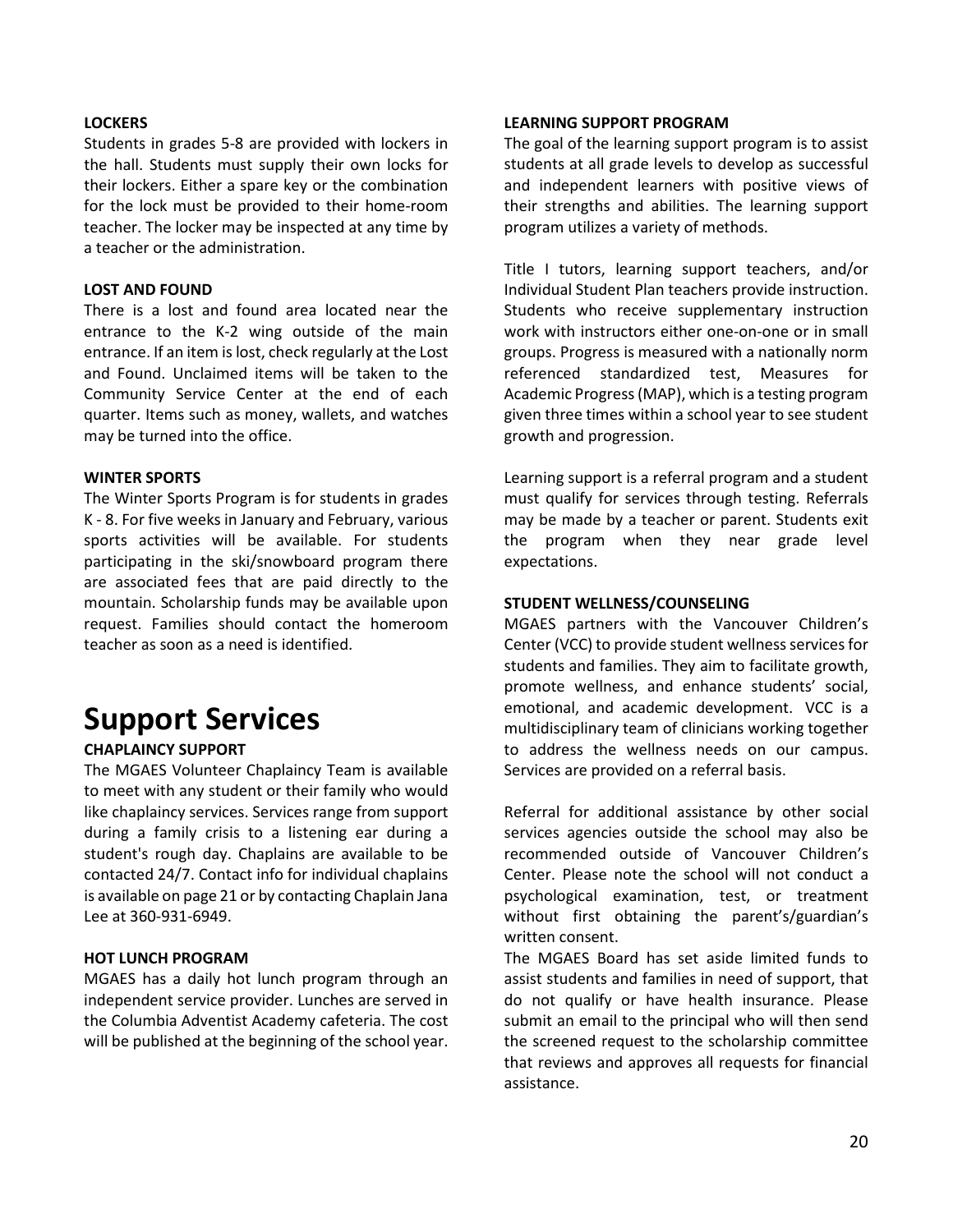# **TRANSPORTATION**

MGAES currently provides bus service to selected hub locations. Students will still need transportation to and from these bus stops. Please note you must sign up for bus service at the beginning of the school year. There is a \$240.00 fee per year/rider or \$30/month for the bus use. For the occasional bus rider there is a fee of \$5.00 per ride.

It is important to know that the bus driver is in charge! Following is a list of things to understand while riding an MGAES school bus.

- Be on time for the bus both morning and afternoon.
- Use the emergency door only in case of emergency.
- Loud, boisterous activity is not allowed.
- Remain seated during the bus ride.
- Written parental permission is required to get off at a place other than their regular drop off point, or to be picked up by a different person. Any change must be communicated to the office 30 minutes prior to bus departure.
- Keep hands, arms, and head inside the bus at all times.
- Open or close window only with permission from driver.
- Keep the bus clean and free from damage.
- Be courteous to the driver, fellow students, and passersby.
- It is hazardous to chase after the bus once it begins to leave a stop. Because of state laws, we cannot stop on the road to allow students to board the bus.

This handbook was created by Meadow Glade Adventist Elementary School Board of Directors and intended to provide information regarding school programs and policies. Any exceptions in programs and policies are at the recommendation of school administration, and by approval of the school board.